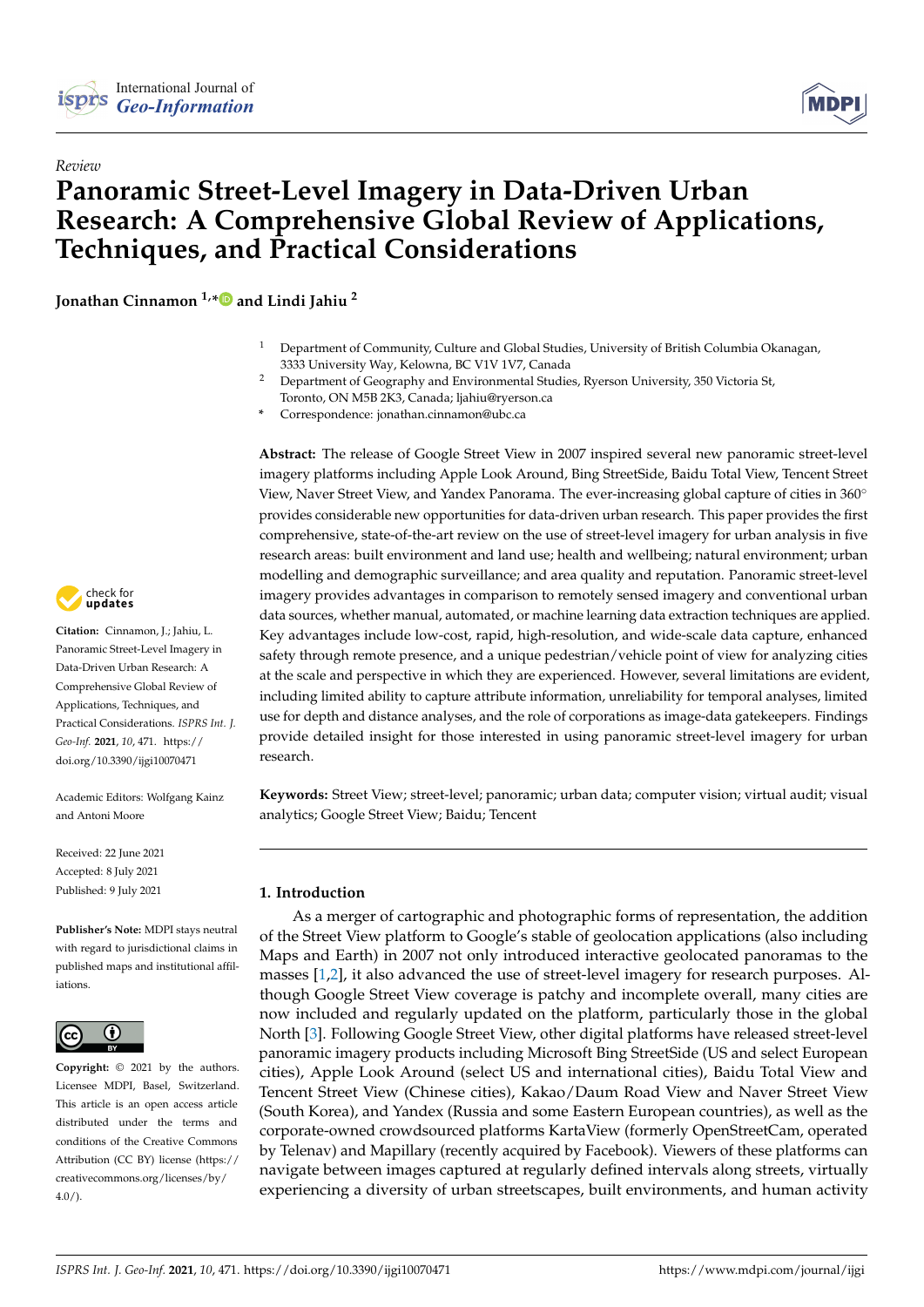from an eye-level, 360° perspective. While the interactive, immersive potential of streetlevel imagery platforms draws in users for informational, educational, and experiential purposes, researchers around the world are drawn to their vast repositories of panoramic imagery as a source of urban big data [\[4\]](#page-12-3). This paper provides the first comprehensive, global, state-of-the-art review of literature on the use of panoramic street-level imagery for data-driven urban research.

Corporate street-level imagery platforms typically provide access to panoramic images and their associated metadata (e.g., geographic coordinates, timestamp) for free or low cost to researchers. As global coverage has increased in recent years, researchers have developed both manual and computational techniques to analyze and extract locationbased information from street-level images for a diverse array of urban research topics from access to greenspace [\[5\]](#page-12-4) and estimation of pedestrian volumes [\[6\]](#page-12-5), to perceptions of safety [\[7\]](#page-12-6), car ownership patterns [\[8\]](#page-12-7), the relationship between physical attributes of homes and crime risk [\[9\]](#page-12-8), and between street sign linguistics and area-based socioeconomic status [\[10\]](#page-13-0). Considerable recent growth in the analysis of street-level panoramic imagery aligns with a surging interest in 'proximate sensing'—in which urban datasets are derived from images captured at high resolution near to the subject matter—an exciting prospect in the era of data-driven urban analytics.

Despite the rapid growth in use of street-level imagery for research on cities around the world, the few attempts to assess the scope of this research area have focused on Google Street View only, and on narrowly defined application domains (e.g., in health research, see [\[11,](#page-13-1)[12\]](#page-13-2)). This paper addresses this knowledge gap through a comprehensive global review of research using street-level imagery from corporate panoramic street view platforms from around the world. The following overall research question guides this study: how is imagery from panoramic street-level image platforms used in data-driven urban research? To answer this question, we systematically review literature on the use of street-level imagery for research on cities, focusing on identifying the imagery platforms used, research application areas, methods of data extraction and analysis, and benefits and limitations. Key findings are summarized, highlighting the potential value of panoramic imagery for a wide range of urban research applications. Notably, this review identifies an increasing interest in the use of street-level imagery as a source of data on urban research problems via both manual 'virtual audit' and survey approaches applied to small image samples, as well as computationally driven visual analytics and machine learning techniques applied to massive image datasets. The considerable advantages are described in detail, as well as the limitations that researchers should consider before using street-level imagery in urban research projects. Finally, we summarize new advances in panoramic imaging technology poised to further advance the collection and analysis of street-level images.

### **2. Methods**

An English language literature search was undertaken to capture academic literature on the use of panoramic street-level imagery for urban research published in the 14-year period between 1 January 2007 and 31 December 2020 (when Google Street View was released in the US up to the time of review completion). This paper follows the scoping review methodology, a comprehensive literature review method undertaken to summarize the scope and extent of an area of knowledge [\[13\]](#page-13-3). As a knowledge synthesis approach, scoping reviews provide a means to rapidly consolidate knowledge about an area of research or practice, and are especially useful for delineating the contours, themes, concepts, and key issues pertaining to new and emerging topics, with the objective of shaping future research priorities [\[14\]](#page-13-4). Although conducted similarly to systematic reviews, scoping reviews differ in that they aim to summarize the state of a research domain through more expansive inclusion criteria, rather than answer narrow research questions [\[15\]](#page-13-5). As such, scoping reviews are ideal for synthesizing an area of research defined by heterogeneity with regard to research design, methods, and application domains [\[16\]](#page-13-6). Three academic databases were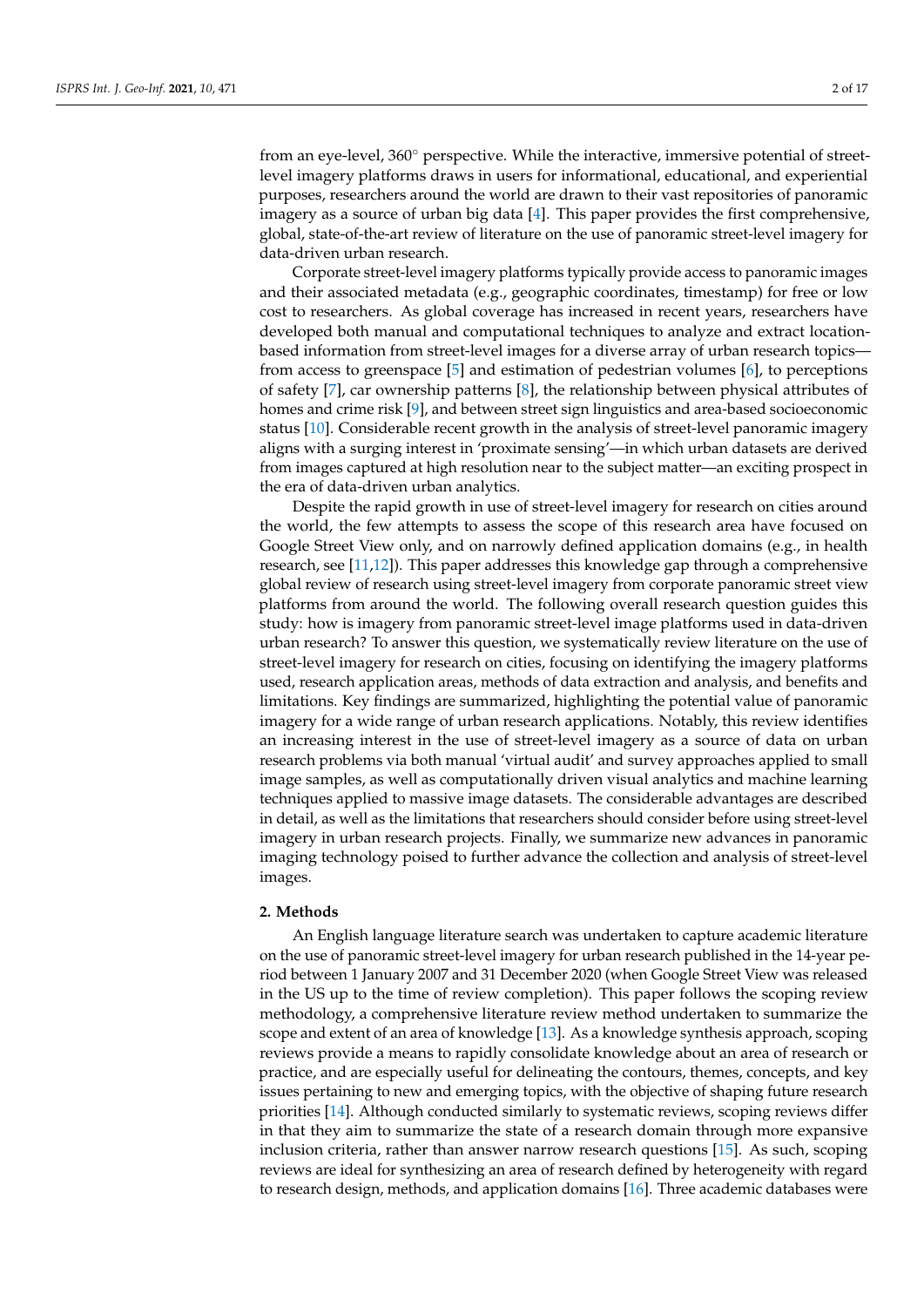used to access published academic research from journals, conference proceedings, and university theses: Google Scholar, Web of Science, and ProQuest Dissertations and Theses, respectively. Further, reference lists of key articles were hand searched to identify relevant citations not acquired through the database searches.

Guided by the project research question and based on a preliminary scan of the published literature, the research team identified 5 key types of information to extract from each item in the scoping review sample:

- 1. Urban research application area.
- 2. Source of panoramic imagery.
- 3. Methods for extracting and analyzing data from the imagery.
- 4. Benefits and advantages of panoramic imagery.
- 5. Barriers and limitations of panoramic imagery.

Since the overall aim of the review was to understand how images from street-level imagery platforms are used across a wide variety of urban research topics, an assessment of research design quality or consistency of outcomes across studies was not appropriate and, therefore, was not conducted. The final list of literature search terms used is provided in Table [1.](#page-2-0) The searches combined one or more terms from Group A with one or more terms from Group B, in an iterative process and with various truncated versions applied.

<span id="page-2-0"></span>**Table 1.** Scoping review search terms.

| <b>Group A Search Terms</b> | <b>Group B Search Terms</b> |  |  |
|-----------------------------|-----------------------------|--|--|
| 360                         | Urban                       |  |  |
| Panoramic                   | Cities                      |  |  |
| Omnidirectional             | Research                    |  |  |
| Streetview                  | Audit                       |  |  |
| <b>Street View</b>          | Analysis                    |  |  |
| Street level                | Model                       |  |  |
| Apple                       | Environment                 |  |  |
| Baidu                       | Health                      |  |  |
| Streetside                  | Land use                    |  |  |
| Google                      | Planning                    |  |  |
| Tencent                     | Construction                |  |  |
| Yandex                      | Greenery                    |  |  |
| Kakao                       | Streetscape                 |  |  |
| Daum                        |                             |  |  |
| Naver                       |                             |  |  |

Several exclusion criteria were applied to refine the scope of the review. Articles were excluded if the study used conventional street-level images; for instance, studies based on imagery captured from a dashcam and made available on the crowdsourced KartaView or Mapillary platforms. Articles were also excluded if the main focus was not an application to an urban research topic. Although most studies were based on imagery of urban settings since coverage is most complete in cities, examples of excluded studies include those focused on the development of data extraction algorithms, image processing or enhancement, and the assessment of imagery completeness across different platforms. Some studies were identified that reported on the use of panoramic imagery platforms primarily for immersive experience, orientation, and spatial cognition purposes rather than the extraction of data, and were thus excluded from the review. Further exclusions were applied to articles in which panoramic imagery was produced for the project rather than accessed from an existing street-level imagery platform, and when imagery was used solely for illustrative purposes. Both authors reviewed all articles included in the final scoping review sample. In a small number of cases the reviewers disagreed on whether to include an article in the sample, and the final decision to include or exclude was resolved through discussion.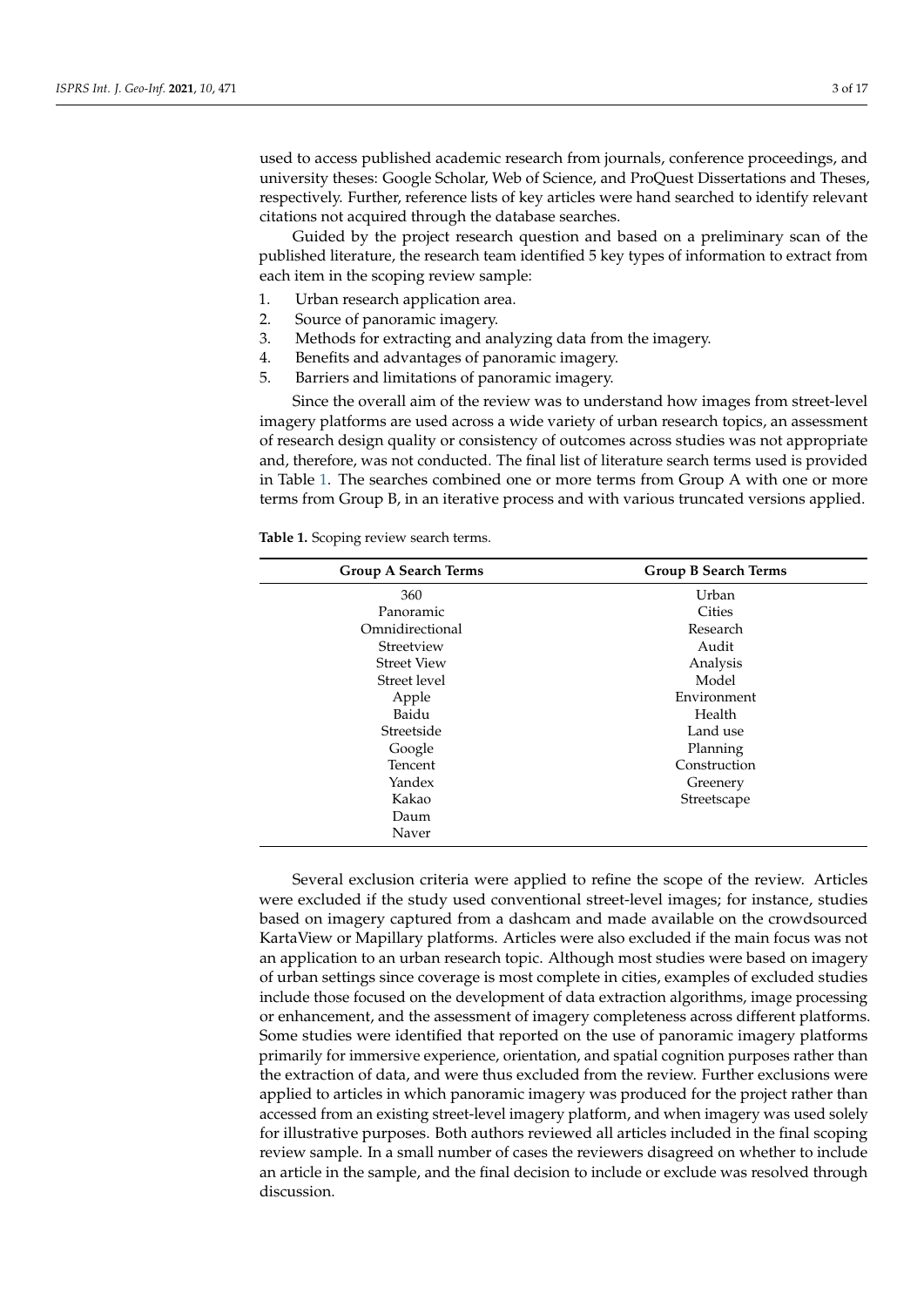# **3. Results**

The literature search produced a total of 234 articles that fit the inclusion criteria. The majority were published in academic journals, followed by conference proceedings, and university dissertations or theses. The final scoping review sample reveals a wide variety of disciplines in which this imagery has been used—including across the health and social sciences, and in urban planning, environmental studies, and computer science. Figure [1](#page-3-0) illustrates the year of study publication, highlighting a progressive increase in the use of this imagery in the latter years of the review period. Note that no studies included in this review were published in 2007 or 2008. Table [2](#page-4-0) highlights the findings for a selection of 10 articles representing the various areas of urban research and imagery platforms used. The full list of publications reviewed is available at this link: [https:](https://tinyurl.com/panoramic-images-review) [//tinyurl.com/panoramic-images-review](https://tinyurl.com/panoramic-images-review) (accessed on 8 June 2021).

<span id="page-3-0"></span>

**Figure 1.** Scoping review sample by year of publication.

| Urban Research<br>Area                  | Citation                                 | Imagery<br>Source | Data Extraction<br>Methods                | <b>Advantages &amp; Benefits</b>                                                                | Limitations &<br>Weaknesses                                                                                        |
|-----------------------------------------|------------------------------------------|-------------------|-------------------------------------------|-------------------------------------------------------------------------------------------------|--------------------------------------------------------------------------------------------------------------------|
| Natural<br>Environment                  | Stubbings et al.<br>$[17] \label{eq:17}$ | Google            | Computational<br>(PSPNet)                 | Computer vision<br>algorithms available to<br>process<br>street-level imagery                   | Obstructed imagery<br>(e.g., vehicles, street<br>light poles, pedestrians)                                         |
|                                         | Long & Liu<br>$[18]$                     | Tencent           | Computational<br>(Automated<br>Algorithm) | Time and cost efficient                                                                         | Limited imagery data<br>parameters, results may<br>be misleading for<br>some sites                                 |
| Built<br>Environment<br>and<br>Land Use | Li et al. $[19]$                         | Google            | Computational<br>(Machine Learning)       | High resolution<br>representation of urban<br>space at street level                             | Limited to acquiring<br>data on buildings'<br>physical<br>characteristics only                                     |
|                                         | Zhang et al.<br>[20]                     | Baidu             | Computational<br>(Deep Learning)          | Wide coverage, large<br>amount of data, free to<br>access, useful in<br>multiple urban analyses | Imagery taken from<br>non-orthogonal<br>perspective limits value<br>for analysis of<br>ground/street<br>conditions |

**Table 2.** Sample of articles included in the scoping review by area of urban research.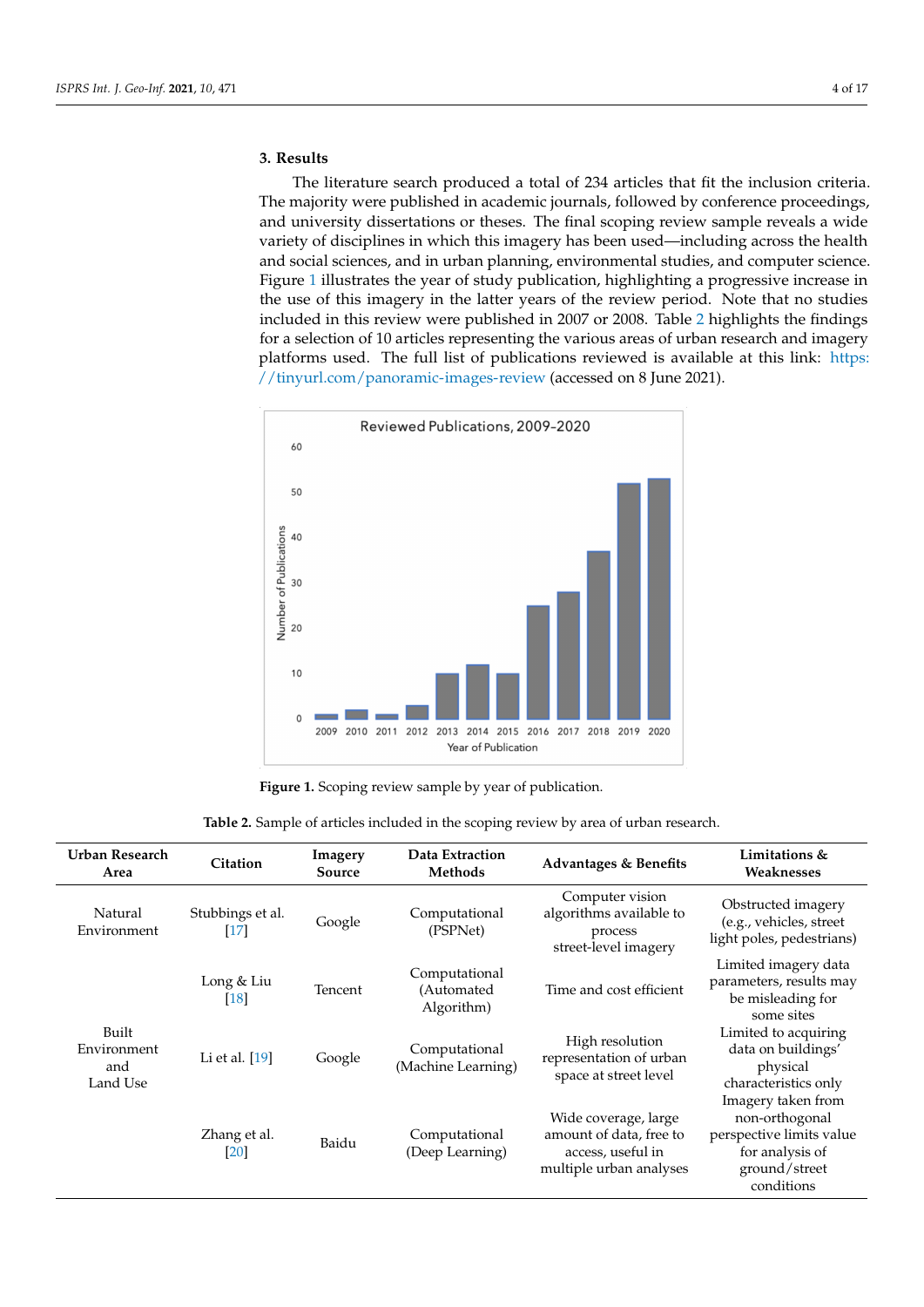<span id="page-4-0"></span>

| Urban Research<br>Area                                   | Citation                            | Imagery<br>Source | Data Extraction<br><b>Methods</b>                                                 | <b>Advantages &amp; Benefits</b>                                                     | Limitations &<br>Weaknesses                                                                                                  |
|----------------------------------------------------------|-------------------------------------|-------------------|-----------------------------------------------------------------------------------|--------------------------------------------------------------------------------------|------------------------------------------------------------------------------------------------------------------------------|
| Area Quality and<br>Reputation                           | Ouinn et al.<br>$[21]$              | Google            | Manual (Virtual<br>audit with<br>CANVAS)                                          | Efficiency and reliability                                                           | Limited coverage at<br>some sample points                                                                                    |
|                                                          | Marco et al.<br>[22]                | Google            | Manual (Virtual<br>Audit with<br>Neighborhood<br>Disorder<br>Observational Scale) | Reliable alternative to<br>in-person auditing                                        | Difficult to use for<br>longitudinal studies,<br>imagery cannot capture<br>social characteristics<br>(e.g., public disorder) |
| Health and<br>Wellbeing                                  | Badland et al.<br>$\left[23\right]$ | Google            | Manual (Virtual<br>audit with SPACES)                                             | Ability to compare<br>between international<br>virtual audits, updated<br>frequently | Temporal differences<br>between virtual audit<br>data and physical<br>audit data                                             |
|                                                          | Zhou et al. [24]                    | Baidu             | Computational<br>(DFCNN-SegNet)                                                   | Avoid response bias,<br>time efficient, pedestrian<br>perspective                    | Cannot capture dynamic<br>nature of the<br>environment, imagery<br>not available in all areas                                |
| Urban<br>Modelling<br>and<br>Demographic<br>Surveillance | Fu et al. [25]                      | Baidu             | Computational<br>(PSPNet)                                                         | Availability of large<br>imagery data set                                            | Difficult to capture<br>nuances of the urban<br>environment                                                                  |
|                                                          | Zhang et al.<br>[26]                | Tencent           | Computational<br>(CNN)                                                            | Effectively represents<br>streetscapes                                               | Poor representation of<br>populace, bias in<br>data capture                                                                  |

# **Table 2.** *Cont*.

### *3.1. Study Locations and Street-Level Imagery Platforms Used*

The scoping review identified seven panoramic street-level imagery platforms used for urban research globally. Google Street View provided the source of imagery in a majority of the studies (166, 71%). The second and third most popular sources of imagery were Baidu Maps Total View (40, 17%) and Tencent Street View (23, 10%), both of which have comprehensive coverage of cities in China only. Bing StreetSide from Microsoft—available in US cities primarily—was used in a small number of studies (5). Two South Korean platforms were used in a handful of studies, Kakao/Daum Road View (2) and Naver Street View (5). Three studies used imagery from Yandex Panorama, the Russian platform available in Russian and some Eastern European cities.

A majority of publications focused on cities in the USA (87, 37% of studies) and the Republic of China (69, 29%), reflecting the wide coverage of Google Street View and Baidu Total View/Tencent Street View in those countries, respectively. European cities (primarily in the UK and France) accounted for 64 (27%) studies. A small number were conducted in Canada (7, 3%), New Zealand (6, 3%), Australia (5, 2%), and South Korea (5, 2%). No studies were from cities in Africa, likely due to the very limited coverage in any platform (apart from Google Street View in South Africa). Limited literature in the sample from South America (4 studies across Chile and Brazil) is likely due to both the exclusion of articles not published in English and the limited availability of imagery there.

### *3.2. Techniques Used for Data Extraction and Analysis*

Most of the studies included in the scoping review used street-level imagery as a source of evidence for the presence or absence of various urban features or phenomena, based on the premise that data can be extracted from the imagery using either a manual or computational approach, and that the imagery is a good representation of urban space. Studies extracted both quantitative information (e.g., presence, absence, quantity of a given attribute) as well as qualitative information (e.g., interpretations, subjective scene ratings). Temporal change analyses were conducted in a small number of studies based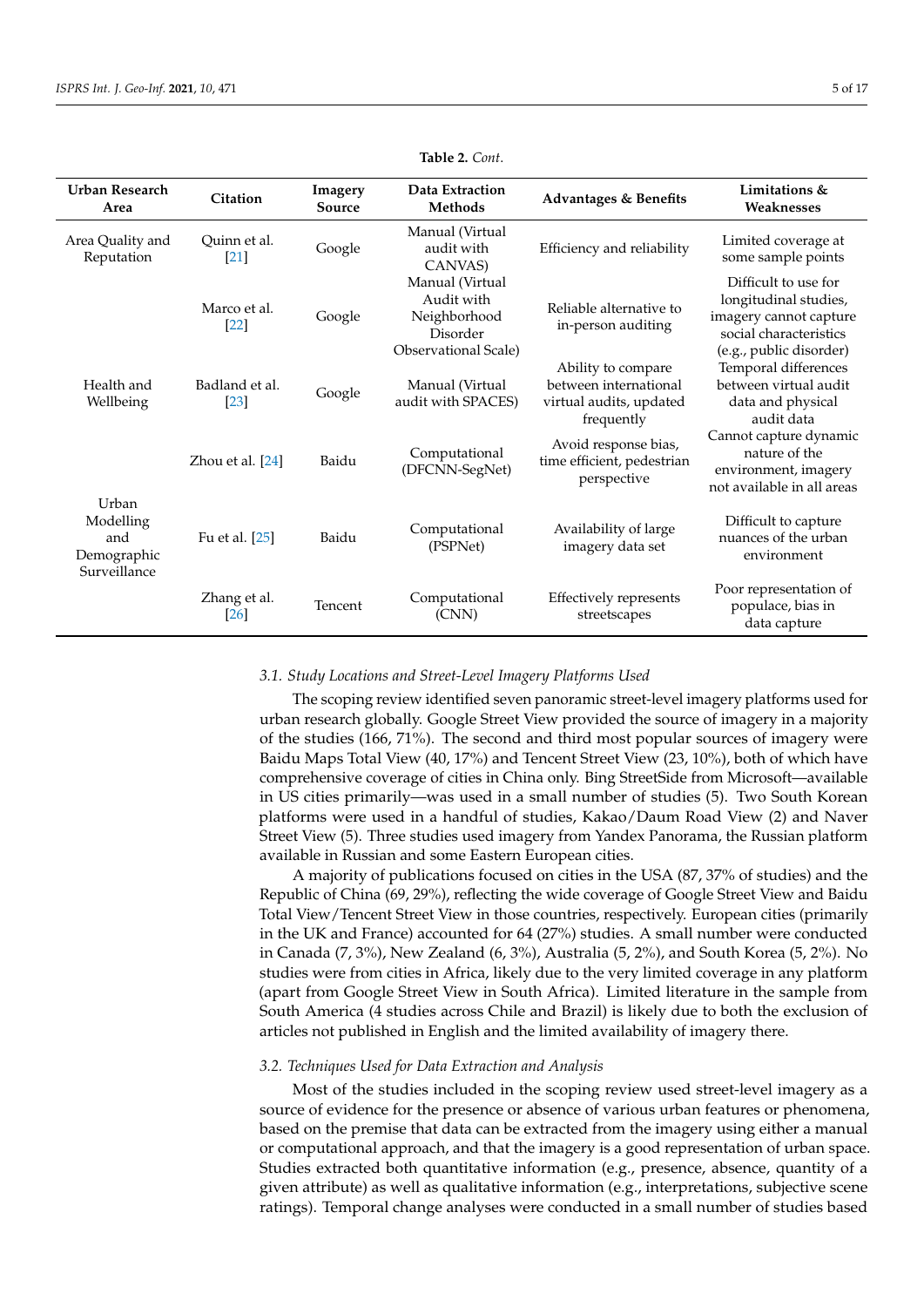on a systematic analysis of imagery captured at different time periods (available in some platforms including Google Street View and Tencent Street View). In many studies, data extracted from the imagery were then analyzed in conjunction with additional datasets and evidence to support urban theories or models, from health behaviours to crime prevention (see application areas below). In most cases the urban environments investigated by the researchers had pre-determined parameters (e.g., specific locations of interest, features or phenomena to record), with the rare exception of studies that chose to randomize these parameters [\[27\]](#page-13-17).

A total of 162 (69%) studies used manual methods of data extraction, largely undertaken as a form of 'virtual audit' or survey. In such cases, imagery was analyzed either directly in the fully 360° environment of the street-level imagery platform—including the 'drop-and-spin' method [\[28\]](#page-13-18)—or by first obtaining imagery through the platform's application programming interface (API) and then viewing it in digital imaging software. Many studies used custom virtual audit techniques based on a predefined checklist or survey instrument to record the object, feature, or phenomena of interest. Several established virtual auditing tools adapted for panoramic image scenes were used across several studies, including FASTVIEW [\[29\]](#page-13-19), CANVAS [\[30\]](#page-13-20), and SPACES [\[31\]](#page-13-21). These studies largely relied on trained members of the research team to conduct virtual audits, in some cases also evaluating inter-rater reliability [\[32\]](#page-13-22). A further subset of studies developed crowdsourced research designs in which distributed participants were provided training to carry out audits directly via the Web platform's public interface [\[33\]](#page-13-23).

The review identified a continued growth in the use of computational methods for analyzing street-level images, accounting for 72 (31%) studies. Many such studies aimed to go beyond the descriptive and inventorying objectives of studies based on manual methods, analyzing this imagery for the purposes of more advanced feature recognition, segmentation, modelling, and inference. In most such studies, computational methods were applied to images accessed in bulk through platform APIs, enabling analysis of vast amounts of imagery using statistical modelling and data science methodologies. Computational techniques applied to street-level imagery include a variety of automated and algorithmic methods, in which imagery is analyzed and processed under researchersupervised conditions. A number of studies also utilized artificial intelligence (AI) and machine learning (ML) methods, particularly 'computer vision' feature recognition and image segmentation techniques based on convolutional neural networks (CNNs) designed to recognize, extract, categorize, and quantify visual information with lower levels of human oversight [\[34](#page-13-24)[,35\]](#page-13-25). Some studies accessed street-level imagery from large preassembled datasets designed for computational analysis, including the Place Pulse dataset built from images extracted from the Google Street View API [\[36,](#page-13-26)[37\]](#page-13-27). To train and test computer vision models, further urban imagery datasets containing pre-labelled and segmented imagery are often used, such as the CityScapes [\[38\]](#page-13-28) and ADE20K [\[39\]](#page-14-0) datasets.

### *3.3. Urban Research Areas*

The findings of the scoping review reveal a wide range of applications for panoramic street-level imagery in urban research. We refine this heterogeneity into five overarching thematic categories: built environment and land use; health and wellbeing; natural environment; urban modelling and demographic surveillance; and area quality and reputation. As illustrated in Figure [2,](#page-6-0) the two most common applications of street-level imagery were research on built environment/land use and health/wellbeing, with 91 studies in each category. In general, across all application areas, the objective of most studies was the acquisition of data based on individual aspects of the image (objects, features, or phenomena) or the whole image itself, what Kang et al. [\[12\]](#page-13-2) refer to as 'element' level and 'scene' level observation, respectively.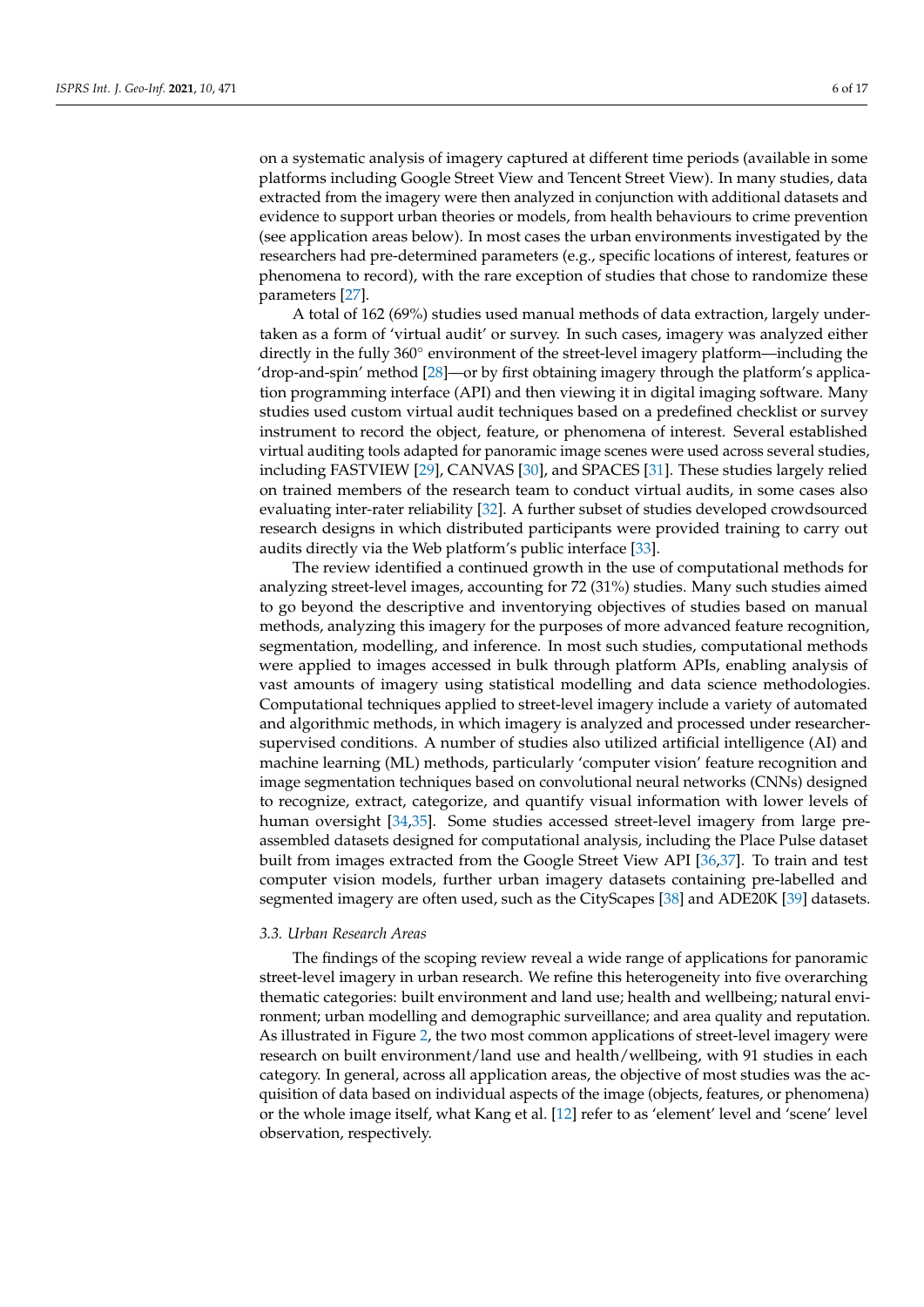<span id="page-6-0"></span>

**Figure 2.** Urban research application areas. Note that some studies were placed in more than one research category.

### 3.3.1. Built Environment and Land Use

With complete or near-complete coverage in many global cities, analysis of the built environment is perhaps the most ready-made application area for street-level imagery. With regard to manual techniques to identify built environment features, Hara et al. [\[40\]](#page-14-1) recruited participants to identify the presence of accessibility features such as curb ramps in Google Street View imagery using a crowdsourcing approach and manual audit data extraction technique. Plascak et al. [\[41\]](#page-14-2) produced a high-resolution map of New Jersey's sidewalk conditions using a manual virtual survey approach based on the CANVAS auditing tool. The Russian-owned platform Yandex Panorama has been used in a small number of instances to manually audit built environments, including to identify the locations and aesthetics of 'third-wave' coffeeshops in Istanbul [\[42\]](#page-14-3), and to evaluate building quality for seismic risk assessments in Sochi [\[43\]](#page-14-4). More commonly, however, street-level imagery is analyzed computationally to detect built environment features such as street infrastructure [\[44,](#page-14-5)[45\]](#page-14-6), as part of a wider area of research applying computer vision methods for urban design and built environment problems. As an example of how features recognized in imagery are used as a basis to explain social processes, Jiang et al. [\[46\]](#page-14-7) analyzed imagery from Baidu Street View in a CNN model to detect traffic signs in two Chinese cities, enabling the linkage of sign placement in the built environment with the presence of 'traffic violation-prone' areas.

street-level imagery offers an alternative viewpoint for land use analysis which may afford Regarding urban land use, analyses of street-level imagery are often presented as a complement to or alternative approach to land use classification using conventional data sources, particularly remotely sensed data (e.g., satellite imagery). Given the fully panoramic horizontal field of view captured at the level of human interaction with the city, a more detailed classification of urban land use types—which can sometimes be difficult to differentiate from the aerial nadir perspective [\[47\]](#page-14-8). Land use applications of street-level imagery typically require alternative classification methods than those conventionally used in remote sensing given the absence of multiple spectral bands (only RGB are available), so much of the literature utilizes an array of machine learning techniques known as computer vision. In essence, these approaches undertake feature recognition and classification based on geometric and topological properties rather than spectral signatures, and, thus, can be applied to both remote and street-level imagery. Cao et al. [\[48\]](#page-14-9) document a process for land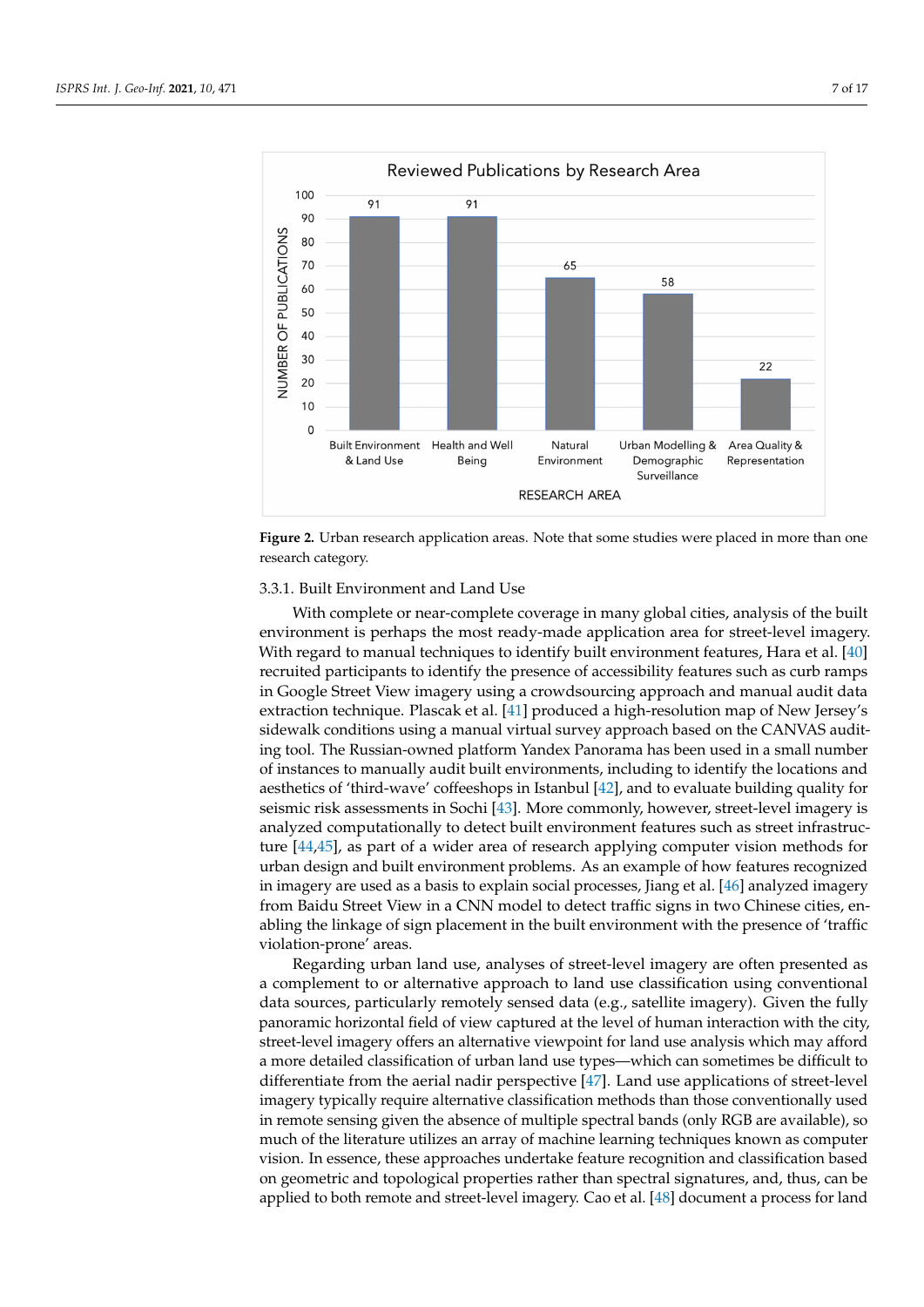use classification at pixel level from both viewpoints using a scene segmentation neural network for New York City, illustrating the potential of higher accuracy for classifying socioeconomic land use categories compared to aerial imagery solely (see also an analysis of house prices [\[34\]](#page-13-24) and patterns of gentrification [\[49\]](#page-14-10)). Notably, this method relies on a spatial interpolation technique to estimate the pixel values between street-level images (since they are captured intermittently), which adds an additional element of uncertainly when fusing remote and 'proximate' sensing datasets. Srivastava et al. [\[50\]](#page-14-11) developed an urban land use detection approach that fused aerial remote sensing imagery from Google Maps with street-level imagery from Google Street View to detect element-level land use features, using a CNN model trained on a crowdsourced-labelled OpenStreetMap dataset. Illustrating the added value of the horizontal viewpoint of street-level imagery, Li et al. [\[19\]](#page-13-9) analyzed images from three US cities to classify residential land uses at the block level, based on detailed building facades as opposed to the more generic rooftops analyzed in aerial imagery classification. The results produced land use maps at the individual block-level, which represents a scalar improvement over conventional neighborhood-level land use classification.

# 3.3.2. Health and Wellbeing

Some of the earliest analysis of street-level imagery was for urban health and wellbeing studies, which itself now represents an established study design in this field as evidenced through recent reviews [\[11,](#page-13-1)[12\]](#page-13-2). Urban health applications are situated in an understanding of health and wellbeing as shaped by social factors and the places in which we live, work, and play—known as the social and environmental determinants of health [\[51\]](#page-14-12). Most analyses focus on associating urban natural- and built-environment characteristics with observed health patterns. In the majority of studies, the aim is to examine the influence of potential exposures (e.g., to local environment features) on health and wellbeing, rather than to extract evidence of actual health conditions or health behaviours of individuals or groups captured in the imagery. One notable exception is a study of alcohol in urban streetscapes in Wellington, New Zealand, that included an audit of 'visible alcohol consumption' [\[52\]](#page-14-13), and a small number of studies of pedestrian behaviours and volumes [\[53\]](#page-14-14). This relationship between health, society, and place has been examined through street-level imagery across a wide range of physical and mental health conditions. A large number of studies have examined the relationship between urban design and health, including the presence of physical activity infrastructure and rates of obesity [\[54](#page-14-15)[,55\]](#page-14-16) and mental wellbeing [\[56\]](#page-14-17), and between street characteristics/infrastructure and walking behaviours [\[57](#page-14-18)[–59\]](#page-14-19), pedestrian injury [\[30,](#page-13-20)[60\]](#page-14-20), and cycling safety [\[23,](#page-13-13)[61\]](#page-14-21). The relationship between exposure to urban natural environments and a range of health outcomes is a further substantial research focus (e.g., [\[62](#page-14-22)[,63\]](#page-14-23)), as well as between natural environments and health risk factors including stress [\[64\]](#page-15-0). Based conceptually on notions of *salutogenesis* (exposure to factors that enhance rather than impair health), a number of studies also explored the impact of urban natural environments in promoting health and a wider sense of wellbeing [\[65](#page-15-1)[,66\]](#page-15-2).

From a risk identification and mitigation standpoint, studies analyze this imagery to identify areas or individual elements of the built environment that could be targeted for intervention. Examples of this approach include a manual audit of Google Street View to identify significantly greater 'obesogenic advertising' than other forms of sign advertising within an 800m radius of schools in Auckland [\[67\]](#page-15-3). Nguyen et al. [\[68\]](#page-15-4) analyzed 164 million Google Street View images in a machine learning model to predict areas at elevated risk of COVID-19 based on recognition of built environment features thought to be associated with the elevated virus risk, including non-single family homes, dilapidated structures, and visible wires.

# 3.3.3. Natural Environment

The review identified a considerable focus on the use of street-level imagery for scene-level analyses of urban greenery, blue spaces, and open space using computational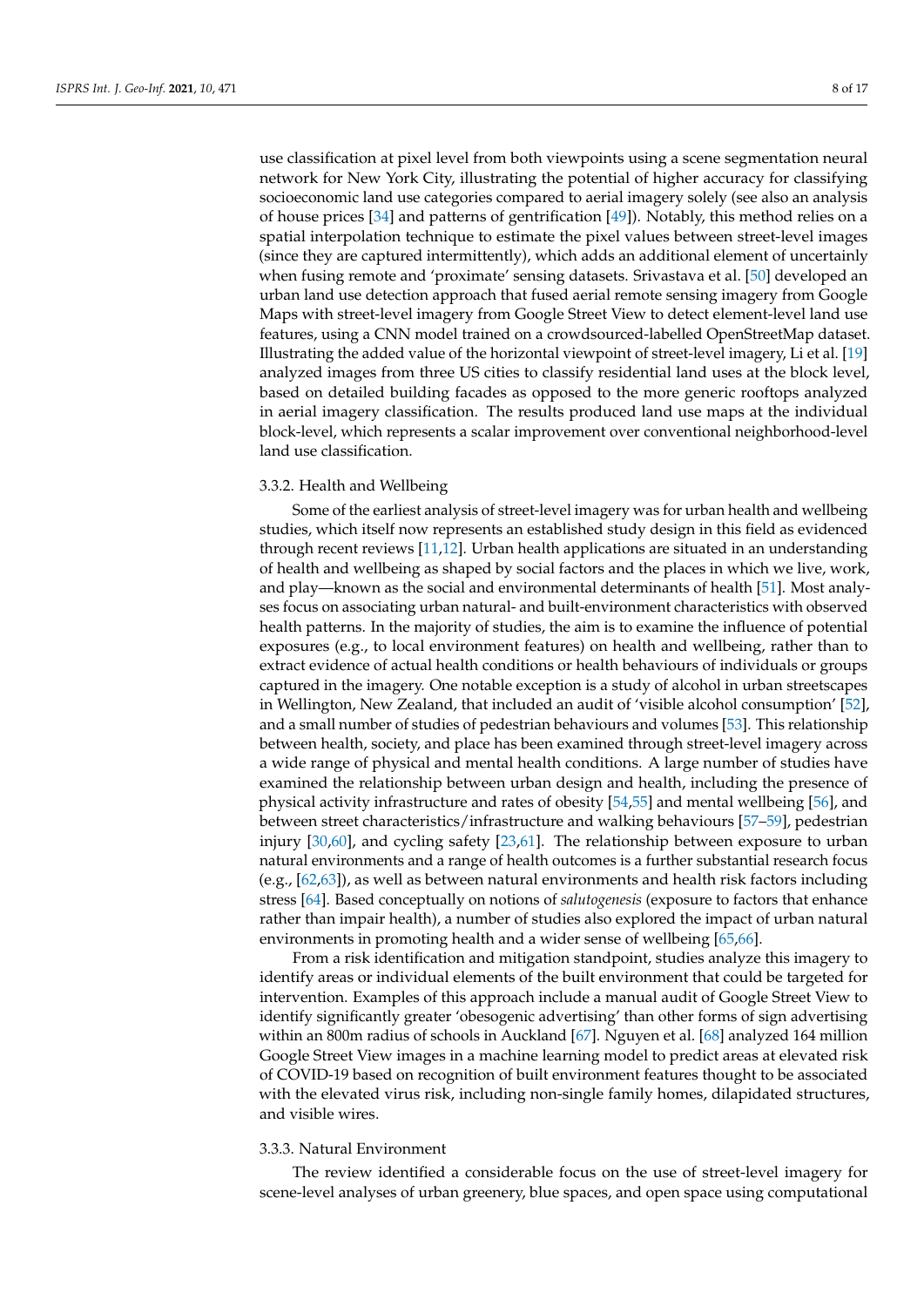techniques. In a study of Beijing, Tencent Street View images were trained in a machine learning model (the FCN8 CNN model) against labelled imagery from the ADE20K dataset to recognize blue and green space [\[69\]](#page-15-5). Also in Beijing, images from the Tencent Street View API were used to calculate the Green View Index (a measure of green in images as an indicator of vegetation presence) using an automated scene segmentation algorithm based on SegNet, a pixel-level CNN for semantic segmentation [\[70\]](#page-15-6). At the element-level of analysis, researchers use this imagery to recognize, categorize, and quantify individual natural environment features within the image scene. To answer the question of whether virtual audits can replace in-situ visits by field tree surveyors, volunteers with varying levels of experience were recruited to manually inventory street trees present in Google Street View images of suburban Chicago [\[71\]](#page-15-7). Findings indicated that such approaches can replace in-person surveys for basic information such as tree location but are less likely to be a replacement if tree species or diameter estimations are required. In many studies focused on natural environments, researchers also attempted to identify a correlation with health outcomes, mobility, or socioeconomic status, illustrating considerable crossover between this area of urban research and the other thematic categories used for this review. Notably, researchers have analyzed street-level imagery to make spatial associations between the presence of greenery and various social and structural conditions, including active transportation behaviours [\[62](#page-14-22)[,72\]](#page-15-8), pollution [\[73\]](#page-15-9), gentrification [\[74\]](#page-15-10), and housing prices [\[75–](#page-15-11)[77\]](#page-15-12), as well as the relationship between the availability of open space and poverty [\[78\]](#page-15-13).

### 3.3.4. Urban Modelling and Demographic Surveillance

This research category includes studies that applied street-level imagery in large-scale computational modelling of urban environments or populations. In this category, the objective of most studies was to examine the potential of this imagery as an alternative or complement to computer-generated 3D media, and conventional forms of demographic indicator data. Through applying a variety of computation methods, researchers have used street-level imagery to reconstruct urban scenes and scene elements, particularly for use in urban planning. With the aid of GSV imagery, Takizawa and Kinugawa [\[79\]](#page-15-14) reconstructed 3D cityscapes, and Cetiner [\[80\]](#page-15-15) focused on a specific element of the urban environment, the modelling of bridges. A few studies have examined the characteristics of 'urban canyons'; this includes a study that used Baidu imagery to estimate daily sun duration at streetlevel, and another study that used Google Street View imagery to model the pedestrian experience in an urban canyon [\[81\]](#page-15-16). Across these studies, street-level imagery provided an alternative to methods requiring more costly 3D-modelled reconstructions.

With regard to the use of street-level imagery to infer socioeconomic and demographic characteristics of cities, a number of studies illustrate how it may serve as a proxy for administrative datasets for comprehensive health and demographic surveillance. Suel et al. [\[82\]](#page-15-17) analyzed over a million Google Street View images in a neural network to categorize areas of London according to common measures of socio-demographic inequality. In comparison to conventional sources of such data (e.g., census), the predicted results demonstrated considerable alignment with observed data, suggesting a new big data source for area-level demographic surveillance. Similarly, a study by Gebru and colleagues [\[83\]](#page-15-18) used a deep learning model to identify car year and make information from 50 million Google Street View images across 200 US cities, demonstrating how neighbourhood-level socioeconomic status could be inferred at a large scale, with considerable accuracy and time and cost efficiency (see also [\[84\]](#page-15-19)). In another study, a CNN was trained to predict neighbourhood-level income brackets based on Google Street View images of Oakland, aiming to answer the question "what observable features predispose a locale to low or high poverty levels?" [\[85\]](#page-15-20).

### 3.3.5. Area Quality and Reputation

Street-level imagery is also analyzed to assess the quality or reputation of urban areas based on both subjective human perceptions as well as computational approaches that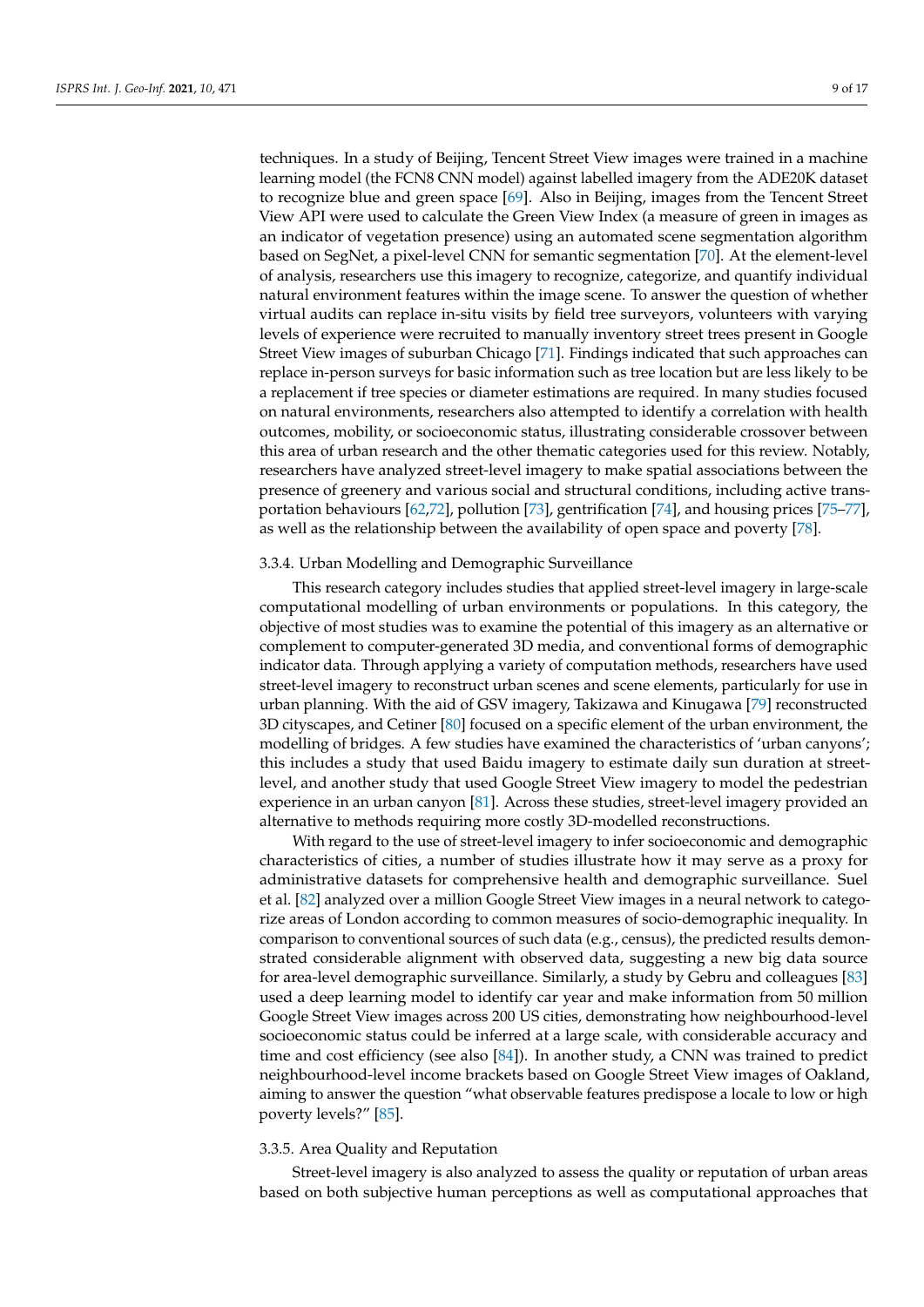seek to provide objective comparative assessments. As part of a larger research focus on socalled 'neighbourhood effects' linking social outcomes to urban spatial characteristics [\[86\]](#page-15-21), area quality research using street-level imagery is often based on inferring the reputation of an area through the presence of particular elements within imagery, associating these features with phenomena such as crime, inequality, and 'anti-social behavior'. In general, this research analyzes place characteristics via street-level imagery deductively in an attempt to explain existing urban social phenomena (see [\[87\]](#page-15-22)). Two distinct objectives can be discerned—analyses aimed at characterizing 'risky' areas (especially related to crime, disorder, and environmental hazards), and analyses aimed at characterizing 'livable' urban environments. Regarding risky urban spaces, researchers have analyzed street-level imagery to identify scenes and individual elements associated with criminal activity, often drawing from established theories in environmental criminology such as broken windows theory [\[88,](#page-15-23)[89\]](#page-15-24). For instance, Langton and Steenbeek [\[9\]](#page-12-8) developed a method to analyze burglary susceptibility through manually auditing images of residential properties in Google Street View. Comparing findings with local crime statistics, results suggested that certain characteristics of properties (e.g., ease of escape, extent to which it is closed to surveillance from neighbours) are associated with increased risk of burglary, allowing for more local-scale (individual properties) risk assessments compared with studies identifying risk as a function of neighbourhood-level wealth.

Computational methods are comparatively less common in this research area due to the more subjective nature of assessing area quality and reputation. A significant attempt to examine subjective perceptions of urban space at a large scale was the Place Pulse project at MIT [\(https://www.media.mit.edu/projects/place-pulse-new/overview/\)](https://www.media.mit.edu/projects/place-pulse-new/overview/) (accessed on 8 June 2021). Place Pulse assembled a large database of images from Google Street View and enrolled members of the public to compare images according to perceptions of wealth, safety, liveliness, and so on. The resulting dataset of labelled and categorized images has been used to train deep learning models to recognize urban quality of life indicators embedded in urban environments, including research that used this dataset to create the Streetscore measure of urban safety for the US [\[37\]](#page-13-27), and to identify six quality of life indicators (safe, lively, beautiful, wealthy, boring, depressing) globally [\[90\]](#page-16-0). Similarly, Choiri [\[91\]](#page-16-1) crowdsourced the labelling of 800 street-level images of Amsterdam for perceptions of 'urban attractiveness' and used it to train a CNN model which would enable the automated identification of attractive areas from much larger imagery datasets. Several studies used Tencent Street View images to assess the 'visual quality' of streetscapes in Chinese cities. This includes Tang and Long's study [\[92\]](#page-16-2) of the historic Hutong areas of Beijing which accessed imagery captured between 2012 and 2016 from Tencent's 'Time Machine' feature, illustrating the potential for temporal analyses with street-level imagery (see also [\[93\]](#page-16-3)).

# *3.4. Advantages and Benefits of Street-Level Imagery in Urban Research*

A majority of studies explicitly considered the benefits of street-level imagery, and in many cases its added value over conventional urban data sources. Notably, however, more recent studies were less likely to explicitly indicate advantages and benefits, which, along with the substantial increase in published studies in recent years, suggests a maturation of street-level imagery as a recognized data source for urban research. From analyzing such statements, this review identified several key benefits and advantages of streetlevel imagery in two distinct but related areas: (1) research design, and (2) knowledge production.

### 3.4.1. Research Design

In studies based on manual data extraction, many researchers noted that virtually auditing urban streetscapes enables rapid data collection, across a growing number of cities around the globe covered by street-level imagery, and at a cost deemed considerably lower than in-person visits [\[94](#page-16-4)[–96\]](#page-16-5). Chang et al. [\[97\]](#page-16-6) praised Baidu imagery due to its low cost,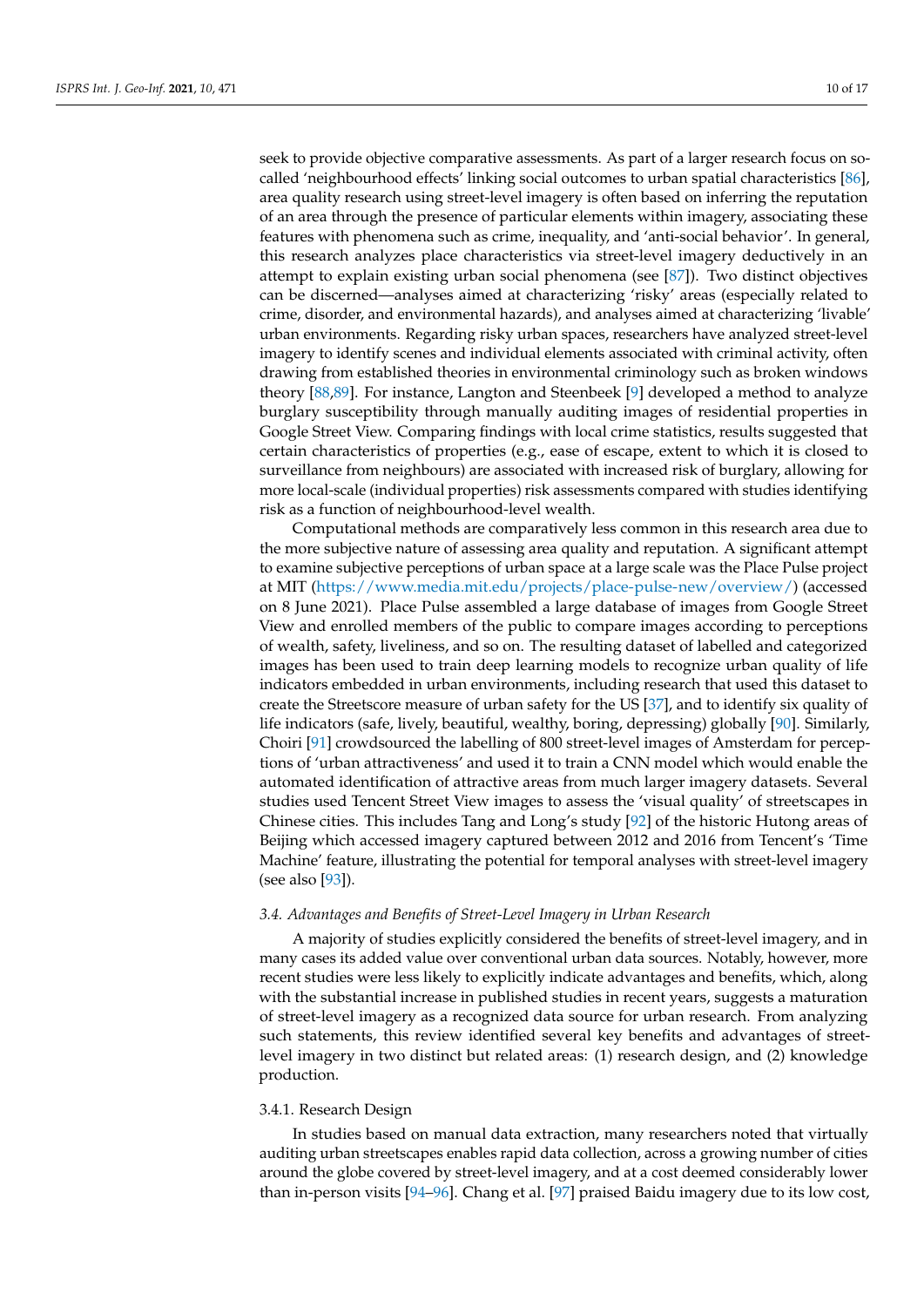its coverage of 95% of Chinese cities (three million kilometres of streetscapes), and regular updates which enable spatial and temporal analysis. Since street-level imagery is generally one component of a digital mapping platform, researchers also explicitly identified the ability to extract precise geographic coordinates through the API as a key advantage over other sources of imagery [\[45,](#page-14-6)[98,](#page-16-7)[99\]](#page-16-8), such as Flickr, which may not include location metadata. Interestingly, however, no studies explicitly detailed the cost of accessing imagery in bulk via an API, although costs are likely to be quite low for all but the largest-scale image acquisitions. The Google Street View Static API currently charges just \$5.60 USD per 1000 panoramic images (when up to 500,000 are accessed) via its 'pay-as-you-go' pricing model, which also provides access to image metadata including geographic coordinates and timestamp. Familiarity with street-level imagery platforms was identified as a benefit for studies employing a crowdsourced research design, since participants would not need explicit training in their use [\[40\]](#page-14-1). Similarly, researchers noted the potential for enhanced researcher/participant comfort and safety through the 'remote presence' of virtual audits, which may be particularly valued when auditing areas deemed risky or dangerous [\[100\]](#page-16-9).

# 3.4.2. Knowledge Production

The literature also argues the case for the epistemic advantages of street-level imagery; in other words, its unique affordances enable new knowledge about the world to be produced. A number of studies claim that street-level imagery can enhance our understanding of urban spaces, features, and processes through the unique pedestrian/vehicle point of view (POV), not easily captured in others forms of imagery or representation [\[62](#page-14-22)[,101](#page-16-10)[,102\]](#page-16-11). The possibility of new forms of analysis and knowledge production is identified in builtenvironment feature recognition and land use classification applications, as images are generally captured close to the subject matter, and from a POV that reveals greater detail and variation, especially compared to the aerial POV. With regard to urban modelling and demographic surveillance applications, researchers noted the general ease with which millions of street-level images could be accessed and analyzed in a deep learning environment. This facilitates large-scale comparative analysis and generalization under accelerated timescales, which could substantially improve our understanding of urban form, pattern, and process [\[83,](#page-15-18)[84\]](#page-15-19).

### *3.5. Limitations and Weaknesses of Street-Level Imagery in Urban Research*

Much of the literature also considered limitations and weaknesses. Although only explicitly mentioned in a few studies, a key weakness identified across the studies in this review is the limited dimensionality of data extracted from images, whether using a manual or computational approach (Berland et al., 2019; Meunpong et al., 2019). In other words, many studies used street-level imagery as a source of data on the binary presence/absence of features, objects, or phenomena in geographic space—where things are located as opposed to what their attributes are (e.g., quantities, qualities, values). A number of studies did attempt to infer quality and quantity information of scenes and objects; however, the overall limited ability to definitively capture attribute information reveals a substantial limitation of street-level imagery as a source of data on cities. Estimates and inferences may become more reliable as standardized virtual audit instruments and machine learning techniques develop further and are systematically compared against other data sources. The presence of objects such as light poles, vehicles, or pedestrians can obstruct features of interest [\[103\]](#page-16-12). This limitation can also be further exacerbated by factors intrinsic to image capture and processing; namely, lighting, seasonality, weather conditions, or privacy blurring, which can reduce image quality and, therefore, their potential representational affordances [\[82\]](#page-15-17). In particular, this means that street-level images are sometimes unreliable for temporal analyses due to shifts in image quality between years and missing data during a particular time period, in addition to missing time stamps in older imagery [\[32](#page-13-22)[,104](#page-16-13)[–106\]](#page-16-14).

While some studies based on manual data extraction interacted directly with streetlevel imagery in the platform's virtual 360° environment, a considerable amount of research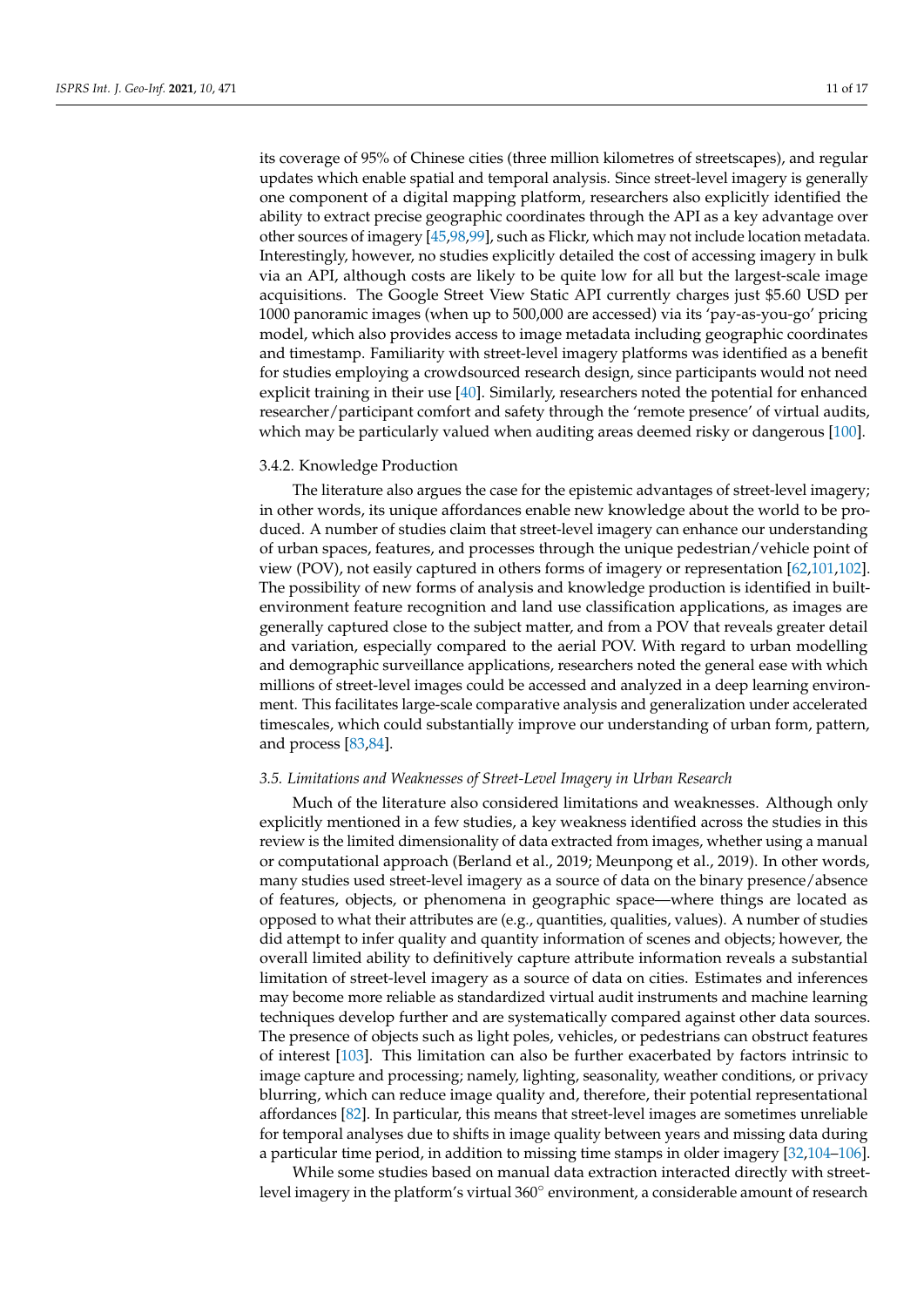is based on analysis of rectangular flat images extracted from the full panorama. Depending on the area of the image captured and the specific projection used, there may be some geometrical distortions that might affect the accuracy of results in feature recognition applications [\[46,](#page-14-7)[107,](#page-16-15)[108\]](#page-16-16). There is currently limited applicability of this 'fake 3D' imagery [\[109\]](#page-16-17) for analyses based on depth and distance [\[79\]](#page-15-14); however, the recent integration of LiDAR sensors into street-level imagery capture processes by Google, Microsoft, and Apple may provide future studies with the ability to undertake distance and depth measurements. Relatedly, however, the role of private corporations as gatekeepers of street-level imagery may be a concern for at least two reasons. First, access depends on the company continuing to apply the current low or no-cost structure for research, but this could easily change. Google, for example, is attempting to diversify their revenue generation streams away from their current business model based on personal data accumulation and targeted advertising, including increasing fees to access their APIs [\[110](#page-16-18)[,111\]](#page-16-19). Second, corporate platforms decide what cities, and what areas within cities, are captured in street-level imagery, as well as how often updates occur. Platforms make these decisions based largely on an economic return on investment, and so relying on street-level imagery as a source of information on cities could result in a further urban inequality—between those areas deemed worthy of street-level imagery coverage (and, therefore, analysis), and those left invisible and unanalyzed [\[3\]](#page-12-2). On the other hand, as seen in some studies described above, large-scale automated classification of urban spaces according to risk categories (e.g., unhealthy, crime-ridden) produces 'hypervisibility', which may have negative consequences for identified social groups and neighbourhoods [\[112\]](#page-16-20). While individual privacy is addressed through blurring of faces and sensitive information, more recent articulations of 'group privacy' [\[113\]](#page-16-21) suggest that such analyses can have harmful effects and so the ethical consequences require further attention. Finally, largely missing from the reviewed literature is a substantial awareness about threats to civic and national security due to the comprehensive, panoramic evidence of cities and their inhabitants provided through this imagery. For instance, imagery showing critical urban infrastructure, national security sites, and gathering locations for large groups could provide nefarious actors with a source of data for targeting their actions.

### **4. Conclusions and Future Directions**

This paper provides the first comprehensive state-of-the-art review of the use of panoramic images from street-level imagery platforms around the world, across the full spectrum of research on cities. Results of this scoping review provide a detailed knowledge base for researchers interested in using street-level imagery, by identifying the platforms used around the world for accessing images, key areas of application in urban studies, methods of data extraction and analysis, and the key benefits and limitations. Overall, the results point to an accelerated use of street-level imagery as a source of urban data in recent years, as corporations continue to increase the amount of urban area captured in 360°, and as manual and computational methods of image-based data extraction and analysis become further established in the research community. The review identified considerable advantages and benefits including low-cost, rapid, and widespread data collection, enhanced safety through remote data collection, and a unique pedestrian POV that presents not just an alternative data source but a way to capture cities from the perspective in which people experience them. However, several limitations constrain its potential as an urban data source, including the limited ability to capture information beyond the existence/absence of spatial features, unreliability for temporal analyses, limited use for depth and distance analyses, and the role of corporations as image-data gatekeepers.

The continued growth of research applications for street-level imagery over the 14-year review period suggests expanded use of this technology as new opportunities arise, which may also address some of its current limitations. As indicated above, corporate panoramic imagery platforms are integrating additional sensors into image capture processes, including Google Street View's addition of LiDAR for depth sensing and 3D modelling, higher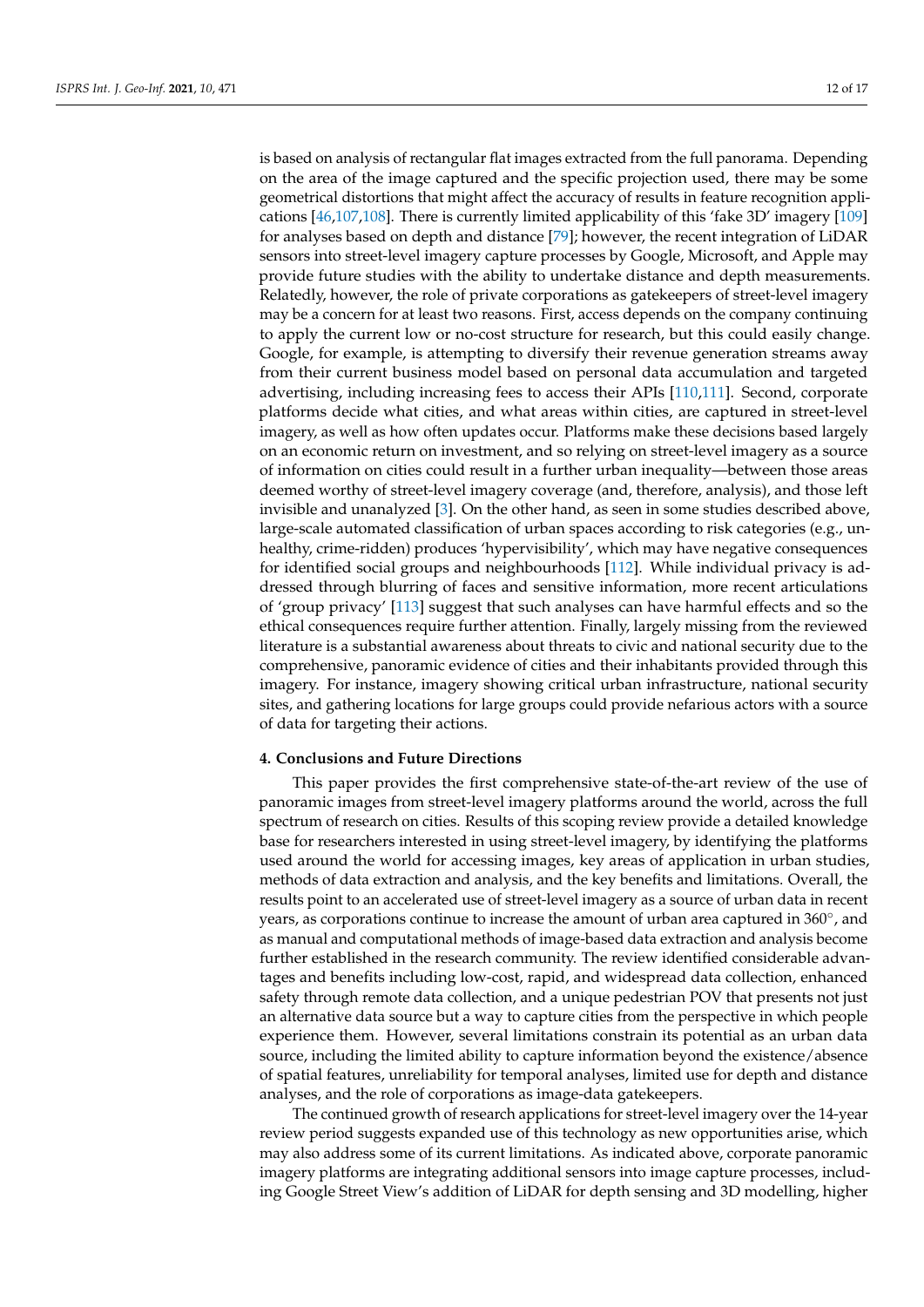resolution cameras for automatic object recognition, and Aclima air quality sensors [\[114\]](#page-16-22). Public access to data from these sensors is limited, although Google has now made street segment-level air quality data for Copenhagen and London available via their Environmental Insights Explorer program [\[115\]](#page-16-23). Further access to these and other sensor data would expand possibilities for 360◦ urban sensing. Although few studies were identified that used street-level imagery to analyze rural spaces, increasing coverage outside of cities suggests the potential for greater use of this imagery for analysis of rural areas in the future. The use of street-level imagery in virtual reality environments [\[116\]](#page-16-24) is another area of research likely to see increased attention in the coming years, in particular since it is now easy to create your own panoramic imagery and immersive environments using low-cost technologies [\[3\]](#page-12-2). Consumer-grade 360◦ cameras are capable of capturing not just photos but also panoramic videos and spatial audio, which could make possible new forms of urban analytics independent of the restrictions of corporate street-level imagery ecosystems.

This review was conducted systematically following the scoping review approach and stands as a comprehensive synthesis of academic research on the use of street-level imagery for research on cities. However, it may be possible that a small number of studies were missed due to non-inclusion in the databases used for the review. Further, some studies may have been unintentionally excluded due to human judgement or error; for instance, deciding whether an article fit the 'urban research' inclusion criterion was not straightforward in a minority of instances. Finally, the focus on English language publications will have likely excluded some research published in other languages, and so future reviews could consider including research published in a variety of languages.

**Author Contributions:** Conceptualization, Jonathan Cinnamon; methodology, Jonathan Cinnamon, Lindi Jahiu; formal analysis, Jonathan Cinnamon, Lindi Jahiu; data curation, Jonathan Cinnamon, Lindi Jahiu; writing—original draft preparation, Jonathan Cinnamon, Lindi Jahiu; writing—review and editing, Jonathan Cinnamon, Lindi Jahiu. Both authors have read and agreed to the published version of the manuscript.

**Funding:** This research received no external funding.

**Institutional Review Board Statement:** Not applicable.

**Informed Consent Statement:** Not applicable.

**Data Availability Statement:** The full list of publications analyzed in this review is available at this link: [https://tinyurl.com/panoramic-images-review,](https://tinyurl.com/panoramic-images-review) accessed on 22 May 2021.

**Conflicts of Interest:** The authors declare no conflict of interest.

### **References**

- <span id="page-12-0"></span>1. Campkin, B.; Ross, R. Negotiating the city through Google Street View. In *Camera Constructs: Photography, Architecture and the Modern City*; Higgott, A., Wray, T., Eds.; Ashgate: Farnham, UK, 2012; pp. 147–158.
- <span id="page-12-1"></span>2. Gilge, C. Google Street View and the Image as Experience. *GeoHumanities* **2016**, *2*, 469–484. [\[CrossRef\]](http://doi.org/10.1080/2373566X.2016.1217741)
- <span id="page-12-2"></span>3. Cinnamon, J.; Gaffney, A. Do-It-Yourself Street Views and the Urban Imaginary of Google Street View. *J. Urban Technol.* **2021**, 1–22. [\[CrossRef\]](http://doi.org/10.1080/10630732.2021.1910467)
- <span id="page-12-3"></span>4. Shapiro, A. Street-level: Google Street View's abstraction by datafication. *New Media Soc.* **2018**, *20*, 1201–1219. [\[CrossRef\]](http://doi.org/10.1177/1461444816687293)
- <span id="page-12-4"></span>5. Cheng, L.; Chu, S.; Zong, W.; Li, S.; Wu, J.; Li, M. Use of tencent street view imagery for visual perception of streets. *ISPRS Int. J. Geo-Inf.* **2017**, *6*, 265. [\[CrossRef\]](http://doi.org/10.3390/ijgi6090265)
- <span id="page-12-5"></span>6. Chen, L.; Lu, Y.; Sheng, Q.; Ye, Y.; Wang, R.; Liu, Y. Estimating pedestrian volume using Street View images: A large-scale validation test. *Comput. Environ. Urban Syst.* **2020**, *81*, 101481. [\[CrossRef\]](http://doi.org/10.1016/j.compenvurbsys.2020.101481)
- <span id="page-12-6"></span>7. De Nadai, M.; Vieriu, R.L.; Zen, G.; Dragicevic, S.; Naik, N.; Caraviello, M.; Hidalgo, C.A.; Sebe, N.; Lepri, B. Are safer looking neighborhoods more lively? A multimodal investigation into urban life. In Proceedings of the 24th ACM International Conference on Multimedia, Amsterdam, The Netherlands, 15–19 October 2016; pp. 1127–1135.
- <span id="page-12-7"></span>8. Guo, Z. Residential street parking and car ownership: A study of households with off-street parking in the New York City region. *J. Am. Plan. Assoc.* **2013**, *79*, 32–48. [\[CrossRef\]](http://doi.org/10.1080/01944363.2013.790100)
- <span id="page-12-8"></span>9. Langton, S.H.; Steenbeek, W. Residential burglary target selection: An analysis at the property-level using Google Street View. *Appl. Geogr.* **2017**, *86*, 292–299. [\[CrossRef\]](http://doi.org/10.1016/j.apgeog.2017.06.014)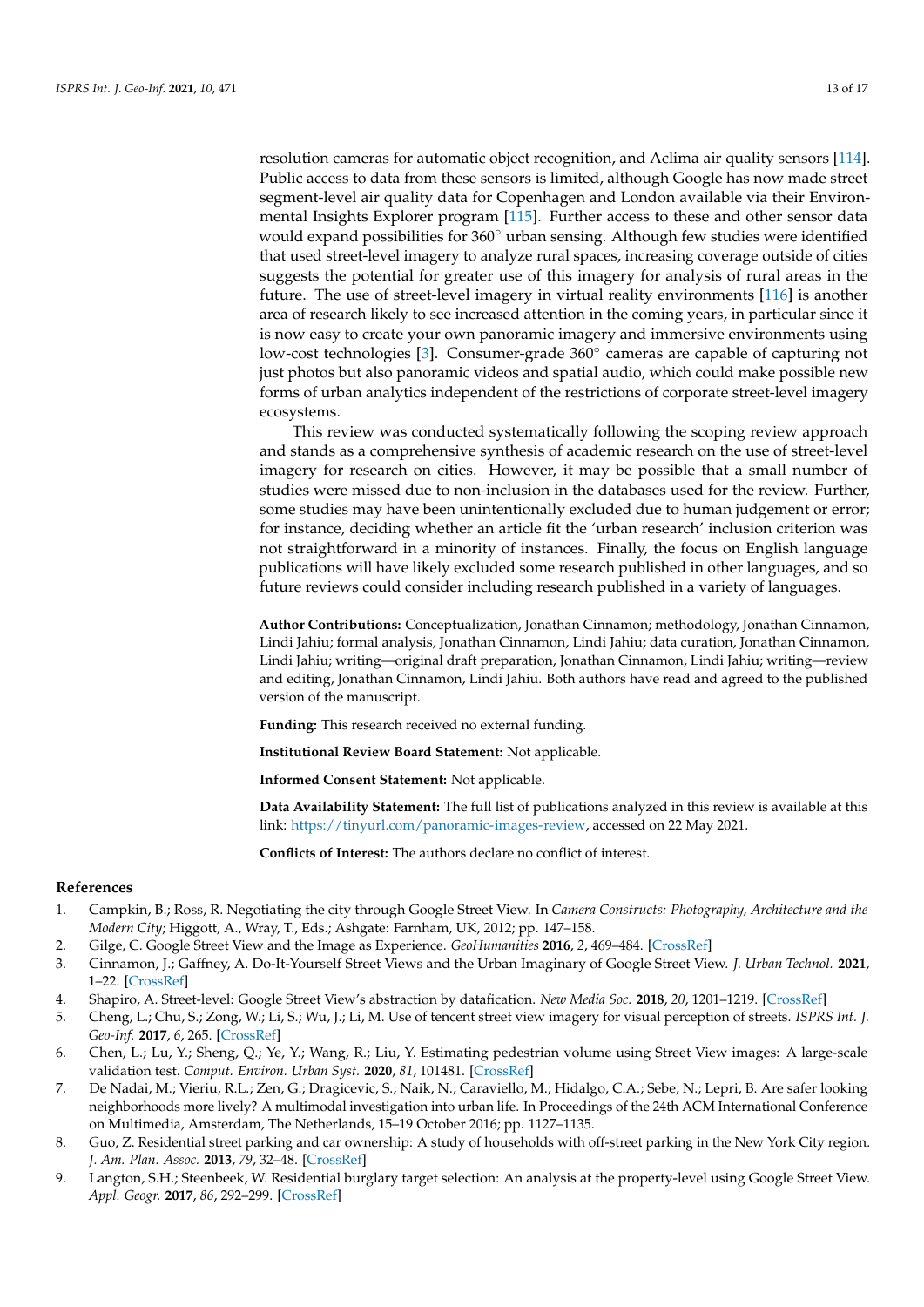- <span id="page-13-0"></span>10. Hong, S.-Y. Linguistic Landscapes on Street-Level Images. *ISPRS Int. J. Geo-Inf.* **2020**, *9*, 57. [\[CrossRef\]](http://doi.org/10.3390/ijgi9010057)
- <span id="page-13-1"></span>11. Rzotkiewicz, A.; Pearson, A.L.; Dougherty, B.V.; Shortridge, A.; Wilson, N. Systematic review of the use of Google Street View in health research: Major themes, strengths, weaknesses and possibilities for future research. *Health Place* **2018**, *52*, 240–246. [\[CrossRef\]](http://doi.org/10.1016/j.healthplace.2018.07.001)
- <span id="page-13-2"></span>12. Kang, Y.; Zhang, F.; Gao, S.; Lin, H.; Liu, Y. A review of urban physical environment sensing using street view imagery in public health studies. *Ann. GIS* **2020**, *26*, 261–275. [\[CrossRef\]](http://doi.org/10.1080/19475683.2020.1791954)
- <span id="page-13-3"></span>13. Arksey, H.; O'Malley, L. Scoping studies: Towards a methodological framework. *Int. J. Soc. Res. Methodol.* **2005**, *8*, 19–32. [\[CrossRef\]](http://doi.org/10.1080/1364557032000119616)
- <span id="page-13-4"></span>14. Colquhoun, H.L.; Levac, D.; O'Brien, K.K.; Straus, S.; Tricco, A.C.; Perrier, L.; Kastner, M.; Moher, D. Scoping reviews: Time for clarity in definition, methods, and reporting. *J. Clin. Epidemiol.* **2014**, *67*, 1291–1294. [\[CrossRef\]](http://doi.org/10.1016/j.jclinepi.2014.03.013)
- <span id="page-13-5"></span>15. Munn, Z.; Peters, M.D.J.; Stern, C.; Tufanaru, C.; McArthur, A.; Aromataris, E. Systematic review or scoping review? Guidance for authors when choosing between a systematic or scoping review approach. *BMC Med. Res. Methodol.* **2018**, *18*, 143. [\[CrossRef\]](http://doi.org/10.1186/s12874-018-0611-x)
- <span id="page-13-6"></span>16. Nabors, L.; Monnin, J.; Jimenez, S. A Scoping Review of Studies on Virtual Reality for Individuals with Intellectual Disabilities. *Adv. Neurodev. Disord.* **2020**, *4*, 344–356. [\[CrossRef\]](http://doi.org/10.1007/s41252-020-00177-4)
- <span id="page-13-7"></span>17. Stubbings, P.; Peskett, J.; Rowe, F.; Arribas-Bel, D. A hierarchical urban forest index using street-level imagery and deep learning. *Remote Sens.* **2019**, *11*, 1395. [\[CrossRef\]](http://doi.org/10.3390/rs11121395)
- <span id="page-13-8"></span>18. Long, Y.; Liu, L. How green are the streets? An analysis for central areas of Chinese cities using Tencent Street View. *PLoS ONE* **2017**, *12*, e0171110. [\[CrossRef\]](http://doi.org/10.1371/journal.pone.0171110)
- <span id="page-13-9"></span>19. Li, X.; Zhang, C.; Li, W. Building block level urban land-use information retrieval based on Google Street View images. *GIScience Remote Sens.* **2017**, *54*, 819–835. [\[CrossRef\]](http://doi.org/10.1080/15481603.2017.1338389)
- <span id="page-13-10"></span>20. Zhang, M.; Liu, Y.; Luo, S.; Gao, S. Research on Baidu Street View Road Crack Information Extraction Based on Deep Learning Method. In Proceedings of the Journal of Physics: Conference Series, Mangalore, India, 1 August 2020; p. 012086.
- <span id="page-13-11"></span>21. Quinn, J.W.; Mooney, S.J.; Sheehan, D.M.; Teitler, J.O.; Neckerman, K.M.; Kaufman, T.K.; Lovasi, G.S.; Bader, M.D.; Rundle, A.G. Neighborhood physical disorder in New York City. *J. Maps* **2016**, *12*, 53–60. [\[CrossRef\]](http://doi.org/10.1080/17445647.2014.978910)
- <span id="page-13-12"></span>22. Marco, M.; Gracia, E.; Martín-Fernández, M.; López-Quílez, A. Validation of a Google Street View-Based Neighborhood Disorder Observational Scale. *J. Urban Health* **2017**, *94*, 190–198. [\[CrossRef\]](http://doi.org/10.1007/s11524-017-0134-5)
- <span id="page-13-13"></span>23. Badland, H.M.; Opit, S.; Witten, K.; Kearns, R.A.; Mavoa, S. Can Virtual Streetscape Audits Reliably Replace Physical Streetscape Audits? *J. Urban Health* **2010**, *87*, 1007–1016. [\[CrossRef\]](http://doi.org/10.1007/s11524-010-9505-x)
- <span id="page-13-14"></span>24. Zhou, H.; He, S.; Cai, Y.; Wang, M.; Su, S. Social inequalities in neighborhood visual walkability: Using street view imagery and deep learning technologies to facilitate healthy city planning. *Sustain. Cities Soc.* **2019**, *50*, 101605. [\[CrossRef\]](http://doi.org/10.1016/j.scs.2019.101605)
- <span id="page-13-15"></span>25. Fu, X.; Jia, T.; Zhang, X.; Li, S.; Zhang, Y. Do street-level scene perceptions affect housing prices in Chinese megacities? An analysis using open access datasets and deep learning. *PLoS ONE* **2019**, *14*, e0217505. [\[CrossRef\]](http://doi.org/10.1371/journal.pone.0217505)
- <span id="page-13-16"></span>26. Zhang, L.; Pei, T.; Wang, X.; Wu, M.; Song, C.; Guo, S.; Chen, Y. Quantifying the Urban Visual Perception of Chinese Traditional-Style Building with Street View Images. *Appl. Sci.* **2020**, *10*, 5963. [\[CrossRef\]](http://doi.org/10.3390/app10175963)
- <span id="page-13-17"></span>27. Hyam, R. Automated Image Sampling and Classification Can Be Used to Explore Perceived Naturalness of Urban Spaces. *PLoS ONE* **2017**, *12*, e0169357. [\[CrossRef\]](http://doi.org/10.1371/journal.pone.0169357)
- <span id="page-13-18"></span>28. Plascak, J.J.; Rundle, A.G.; Babel, R.A.; Llanos, A.A.M.; LaBelle, C.M.; Stroup, A.M.; Mooney, S.J. Drop-And-Spin Virtual Neighborhood Auditing: Assessing Built Environment for Linkage to Health Studies. *Am. J. Prev. Med.* **2020**, *58*, 152–160. [\[CrossRef\]](http://doi.org/10.1016/j.amepre.2019.08.032)
- <span id="page-13-19"></span>29. Brookfield, K.; Tilley, S. Using virtual street audits to understand the walkability of older adults' route choices by gender and age. *Int. J. Environ. Res. Public Health* **2016**, *13*, 1061. [\[CrossRef\]](http://doi.org/10.3390/ijerph13111061)
- <span id="page-13-20"></span>30. Mooney, S.J.; DiMaggio, C.J.; Lovasi, G.S.; Neckerman, K.M.; Bader, M.D.M.; Teitler, J.O.; Sheehan, D.M.; Jack, D.W.; Rundle, A.G. Use of Google Street View to Assess Environmental Contributions to Pedestrian Injury. *Am. J. Public Health* **2016**, *106*, 462–469. [\[CrossRef\]](http://doi.org/10.2105/AJPH.2015.302978)
- <span id="page-13-21"></span>31. Gullón, P.; Badland, H.M.; Alfayate, S.; Bilal, U.; Escobar, F.; Cebrecos, A.; Diez, J.; Franco, M. Assessing Walking and Cycling Environments in the Streets of Madrid: Comparing On-Field and Virtual Audits. *J. Urban Health* **2015**, *92*, 923–939. [\[CrossRef\]](http://doi.org/10.1007/s11524-015-9982-z)
- <span id="page-13-22"></span>32. Kelly, C.M.; Wilson, J.S.; Baker, E.A.; Miller, D.K.; Schootman, M. Using Google Street View to audit the built environment: Inter-rater reliability results. *Ann. Behav. Med.* **2013**, *45*, S108–S112. [\[CrossRef\]](http://doi.org/10.1007/s12160-012-9419-9)
- <span id="page-13-23"></span>33. Hanibuchi, T.; Nakaya, T.; Inoue, S. Virtual audits of streetscapes by crowdworkers. *Health Place* **2019**, *59*, 1–8. [\[CrossRef\]](http://doi.org/10.1016/j.healthplace.2019.102203)
- <span id="page-13-24"></span>34. Law, S.; Seresinhe, C.I.; Shen, Y.; Gutierrez-Roig, M. Street-Frontage-Net: Urban image classification using deep convolutional neural networks. *Int. J. Geogr. Inf. Sci.* **2018**, in press. [\[CrossRef\]](http://doi.org/10.1080/13658816.2018.1555832)
- <span id="page-13-25"></span>35. Novack, T.; Vorbeck, L.; Lorei, H.; Zipf, A. Towards Detecting Building Facades with Graffiti Artwork Based on Street View Images. *ISPRS Int. J. Geo-Inf.* **2020**, *9*, 98. [\[CrossRef\]](http://doi.org/10.3390/ijgi9020098)
- <span id="page-13-26"></span>36. Li, X.; Zhang, C.; Li, W. Does the visibility of greenery increase perceived safety in urban areas? Evidence from the place pulse 1.0 dataset. *ISPRS Int. J. Geo-Inf.* **2015**, *4*, 1166–1183. [\[CrossRef\]](http://doi.org/10.3390/ijgi4031166)
- <span id="page-13-27"></span>37. Naik, N.; Raskar, R.; Hidalgo, C.A. Cities are physical too: Using computer vision to measure the quality and impact of urban appearance. *Am. Econ. Rev.* **2016**, *106*, 128–132. [\[CrossRef\]](http://doi.org/10.1257/aer.p20161030)
- <span id="page-13-28"></span>38. Cai, B.; Li, X.; Ratti, C. Quantifying Urban Canopy Cover with Deep Convolutional Neural Networks. In Proceedings of the Climate Change AI Workshop at NeurIPS (2019), Vancouver, BC, Canada, 14 December 2019.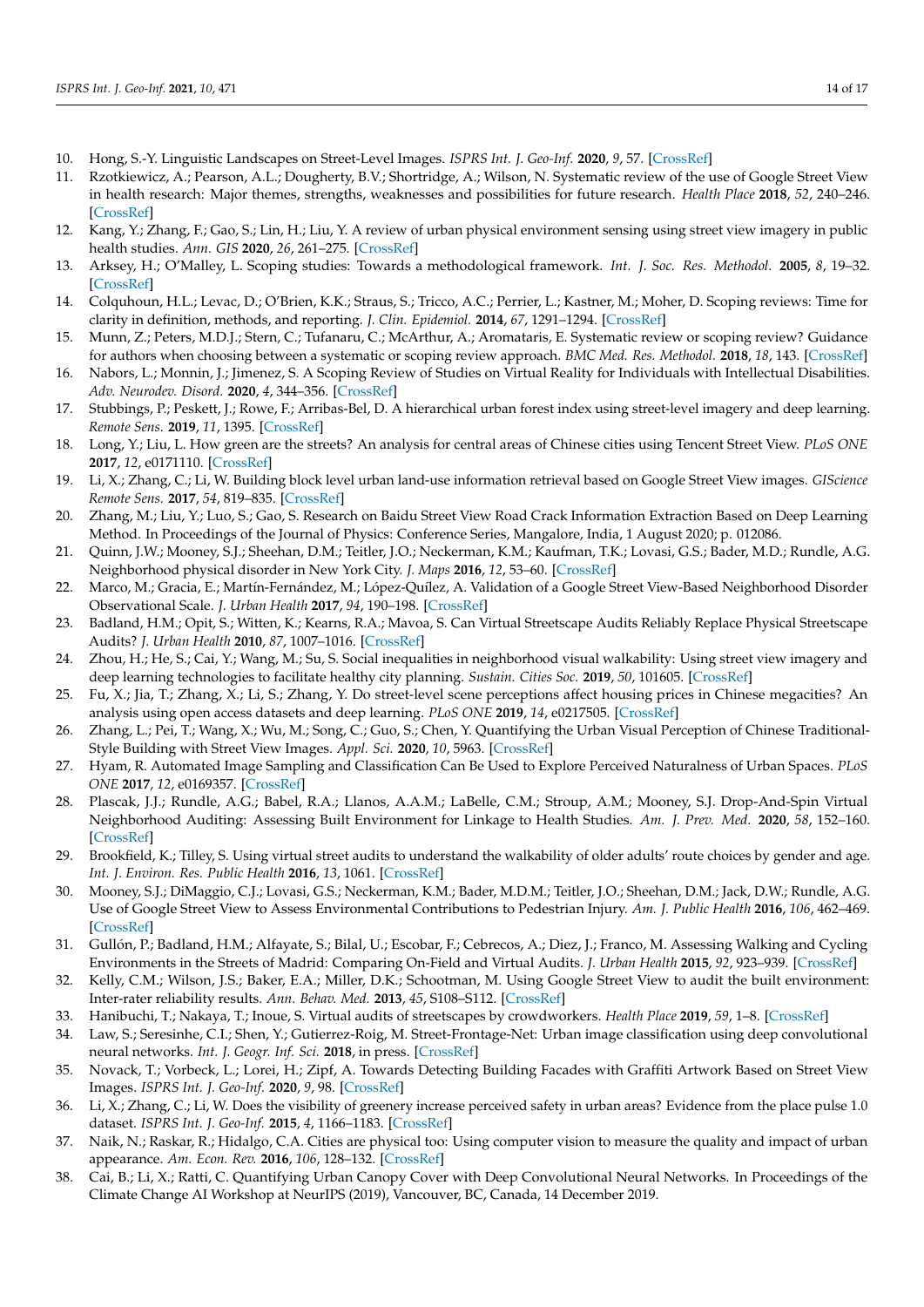- <span id="page-14-0"></span>39. Hu, F.; Liu, W.; Lu, J.; Song, C.; Meng, Y.; Wang, J.; Xing, H. Urban Function as a New Perspective for Adaptive Street Quality Assessment. *Sustainability* **2020**, *12*, 1296. [\[CrossRef\]](http://doi.org/10.3390/su12041296)
- <span id="page-14-1"></span>40. Hara, K.; Le, V.; Froehlich, J. Combining crowdsourcing and google street view to identify street-level accessibility problems. In Proceedings of the SIGCHI Conference on Human Factors in Computing Systems, Paris, France, 27 April–2 May 2013; pp. 631–640.
- <span id="page-14-2"></span>41. Plascak, J.J.; Schootman, M.; Rundle, A.G.; Xing, C.; Llanos, A.A.M.; Stroup, A.M.; Mooney, S.J. Spatial predictive properties of built environment characteristics assessed by drop-and-spin virtual neighborhood auditing. *Int. J. Health Geogr.* **2020**, *19*, 21. [\[CrossRef\]](http://doi.org/10.1186/s12942-020-00213-5)
- <span id="page-14-3"></span>42. Uluengin, M.B. Istanbul and third-wave coffee shops? A match made in heaven? In Proceedings of the Archi-Cultural Interactions through the Silk Road 4th International Conference, Mukogawa Women's University, Nishinomiya, Japan, 16–18 July 2016; pp. 53–56.
- <span id="page-14-4"></span>43. Osipov, V.; Larionov, V.; Sushchev, S.; Frolova, N.; Ugarov, A.; Kozharinov, S.; Barskaya, T. Seismic risk assessment for the Greater Sochi area. *Water Resour.* **2016**, *43*, 982–997. [\[CrossRef\]](http://doi.org/10.1134/S0097807816070095)
- <span id="page-14-5"></span>44. Lu, Y.; Lu, J.; Zhang, S.; Hall, P. Traffic signal detection and classification in street views using an attention model. *Comput. Vis. Media* **2018**, *4*, 253–266. [\[CrossRef\]](http://doi.org/10.1007/s41095-018-0116-x)
- <span id="page-14-6"></span>45. Balali, V.; Ashouri Rad, A.; Golparvar-Fard, M. Detection, classification, and mapping of U.S. traffic signs using google street view images for roadway inventory management. *Vis. Eng.* **2015**, *3*, 1–18. [\[CrossRef\]](http://doi.org/10.1186/s40327-015-0027-1)
- <span id="page-14-7"></span>46. Jiang, Z.; Chen, L.; Zhou, B.; Huang, J.; Xie, T.; Fan, X.; Wang, C. iTV: Inferring Traffic Violation-Prone Locations With Vehicle Trajectories and Road Environment Data. *IEEE Syst. J.* **2020**. [\[CrossRef\]](http://doi.org/10.1109/JSYST.2020.3012743)
- <span id="page-14-8"></span>47. Workman, S.; Zhai, M.; Crandall, D.J.; Jacobs, N. A unified model for near and remote sensing. In Proceedings of the IEEE International Conference on Computer Vision, Venice, Italy, 22–29 October 2017; pp. 2688–2697.
- <span id="page-14-9"></span>48. Cao, R.; Zhu, J.; Tu, W.; Li, Q.; Cao, J.; Liu, B.; Zhang, Q.; Qiu, G. Integrating Aerial and Street View Images for Urban Land Use Classification. *Remote Sens.* **2018**, *10*, 1553. [\[CrossRef\]](http://doi.org/10.3390/rs10101553)
- <span id="page-14-10"></span>49. Ilic, L.; Sawada, M.; Zarzelli, A. Deep mapping gentrification in a large Canadian city using deep learning and Google Street View. *PLoS ONE* **2019**, *14*, e0212814. [\[CrossRef\]](http://doi.org/10.1371/journal.pone.0212814)
- <span id="page-14-11"></span>50. Srivastava, S.; Vargas Muñoz, J.E.; Lobry, S.; Tuia, D. Fine-grained landuse characterization using ground-based pictures: A deep learning solution based on globally available data. *Int. J. Geogr. Inf. Sci.* **2018**. In press. [\[CrossRef\]](http://doi.org/10.1080/13658816.2018.1542698)
- <span id="page-14-12"></span>51. Marmot, M.; Friel, S.; Bell, R.; Houweling, T.A.J.; Taylor, S. Closing the gap in a generation: Health equity through action on the social determinants of health. *Lancet* **2008**, *372*, 1661–1669. [\[CrossRef\]](http://doi.org/10.1016/S0140-6736(08)61690-6)
- <span id="page-14-13"></span>52. Clews, C.; Brajkovich-Payne, R.; Dwight, E.; Fauzul, A.A.; Burton, M.; Carleton, O.; Cook, J.; Deroles, C.; Faulkner, R.; Furniss, M. Alcohol in urban streetscapes: A comparison of the use of Google Street View and on-street observation. *BMC Public Health* **2016**, *16*, 1–8. [\[CrossRef\]](http://doi.org/10.1186/s12889-016-3115-9)
- <span id="page-14-14"></span>53. Ewing, R.; Hajrasouliha, A.; Neckerman, K.M.; Purciel-Hill, M.; Greene, W. Streetscape Features Related to Pedestrian Activity. *J. Plan. Educ. Res.* **2016**, *36*, 5–15. [\[CrossRef\]](http://doi.org/10.1177/0739456X15591585)
- <span id="page-14-15"></span>54. Bethlehem, J.R.; Mackenbach, J.D.; Ben-Rebah, M.; Compernolle, S.; Glonti, K.; Bárdos, H.; Rutter, H.R.; Charreire, H.; Oppert, J.-M.; Brug, J. The SPOTLIGHT virtual audit tool: A valid and reliable tool to assess obesogenic characteristics of the built environment. *Int. J. Health Geogr.* **2014**, *13*, 1–8. [\[CrossRef\]](http://doi.org/10.1186/1476-072X-13-52)
- <span id="page-14-16"></span>55. Feuillet, T.; Charreire, H.; Roda, C.; Ben Rebah, M.; Mackenbach, J.D.; Compernolle, S.; Glonti, K.; Bárdos, H.; Rutter, H.; De Bourdeaudhuij, I.; et al. Neighbourhood typology based on virtual audit of environmental obesogenic characteristics: Virtual audit and neighbourhood typology. *Obes. Rev.* **2016**, *17*, 19–30. [\[CrossRef\]](http://doi.org/10.1111/obr.12378)
- <span id="page-14-17"></span>56. Wang, R.; Helbich, M.; Yao, Y.; Zhang, J.; Liu, P.; Yuan, Y.; Liu, Y. Urban greenery and mental wellbeing in adults: Cross-sectional mediation analyses on multiple pathways across different greenery measures. *Environ. Res.* **2019**, *176*, 108535. [\[CrossRef\]](http://doi.org/10.1016/j.envres.2019.108535)
- <span id="page-14-18"></span>57. Griew, P.; Hillsdon, M.; Foster, C.; Coombes, E.; Jones, A.; Wilkinson, P. Developing and testing a street audit tool using Google Street View to measure environmental supportiveness for physical activity. *Int. J. Behav. Nutr. Phys. Act.* **2013**, *10*, 1–7. [\[CrossRef\]](http://doi.org/10.1186/1479-5868-10-103)
- 58. Kim, E.J.; Won, J.; Kim, J. Is Seoul walkable? Assessing a walkability score and examining its relationship with pedestrian satisfaction in Seoul, Korea. *Sustainability* **2019**, *11*, 6915. [\[CrossRef\]](http://doi.org/10.3390/su11246915)
- <span id="page-14-19"></span>59. Nagata, S.; Nakaya, T.; Hanibuchi, T.; Amagasa, S.; Kikuchi, H.; Inoue, S. Objective scoring of streetscape walkability related to leisure walking: Statistical modeling approach with semantic segmentation of Google Street View images. *Health Place* **2020**, *66*, 102428. [\[CrossRef\]](http://doi.org/10.1016/j.healthplace.2020.102428)
- <span id="page-14-20"></span>60. Nesoff, E.D.; Milam, A.J.; Pollack, K.M.; Curriero, F.C.; Bowie, J.V.; Gielen, A.C.; Furr-Holden, D.M. Novel methods for environmental assessment of pedestrian injury: Creation and validation of the Inventory for Pedestrian Safety Infrastructure. *J. Urban Health* **2018**, *95*, 208–221. [\[CrossRef\]](http://doi.org/10.1007/s11524-017-0226-2)
- <span id="page-14-21"></span>61. Vanwolleghem, G.; Van Dyck, D.; Ducheyne, F.; De Bourdeaudhuij, I.; Cardon, G. Assessing the environmental characteristics of cycling routes to school: A study on the reliability and validity of a Google Street View-based audit. *Int. J. Health Geogr.* **2014**, *13*, 1–9. [\[CrossRef\]](http://doi.org/10.1186/1476-072X-13-19)
- <span id="page-14-22"></span>62. Lu, Y.; Sarkar, C.; Xiao, Y. The effect of street-level greenery on walking behavior: Evidence from Hong Kong. *Soc. Sci. Med.* **2018**, *208*, 41–49. [\[CrossRef\]](http://doi.org/10.1016/j.socscimed.2018.05.022)
- <span id="page-14-23"></span>63. Xiao, Y.; Zhang, Y.; Sun, Y.; Tao, P.; Kuang, X. Does Green Space Really Matter for Residents' Obesity? A New Perspective From Baidu Street View. *Front. Public Health* **2020**, *8*, 332. [\[CrossRef\]](http://doi.org/10.3389/fpubh.2020.00332)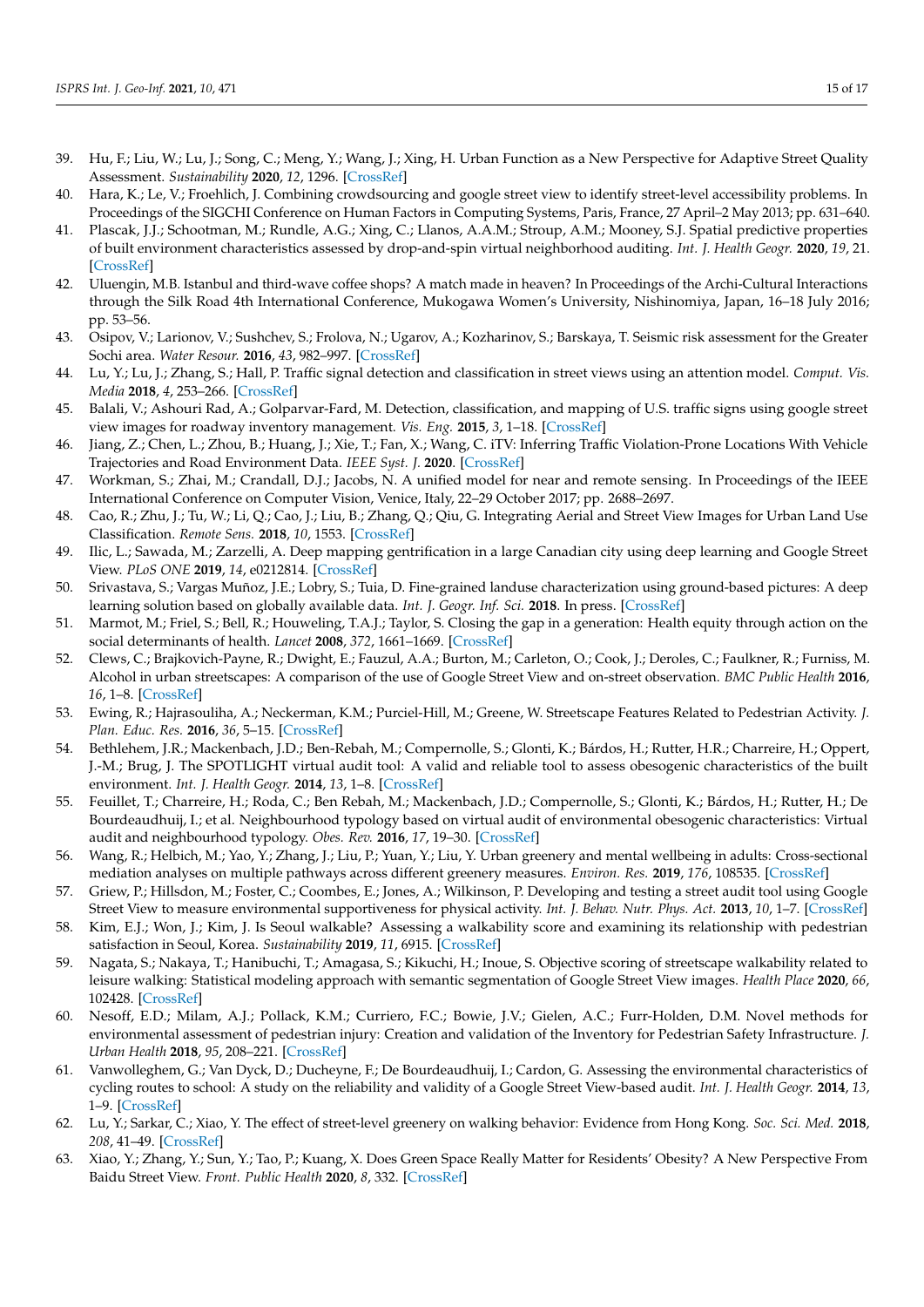- <span id="page-15-0"></span>64. Jiang, B. *Establishing Dose-Response Curves for the Impact of Urban Forests on Recovery from Acute Stress and Landscape Preference*; University of Illinois at Urbana-Champaign: Urbana-Champaign, IL, USA, 2013.
- <span id="page-15-1"></span>65. Wu, J.; Wang, B.; Ta, N.; Zhou, K.; Chai, Y. Does street greenery always promote active travel? Evidence from Beijing. *Urban For. Urban Green.* **2020**, *56*. [\[CrossRef\]](http://doi.org/10.1016/j.ufug.2020.126886)
- <span id="page-15-2"></span>66. Villeneuve, P.J.; Ysseldyk, R.L.; Root, A.; Ambrose, S.; DiMuzio, J.; Kumar, N.; Shehata, M.; Xi, M.; Seed, E.; Li, X.; et al. Comparing the Normalized Difference Vegetation Index with the Google Street View Measure of Vegetation to Assess Associations between Greenness, Walkability, Recreational Physical Activity, and Health in Ottawa, Canada. *Int. J. Environ. Res. Public Health* **2018**, *15*, 1719. [\[CrossRef\]](http://doi.org/10.3390/ijerph15081719) [\[PubMed\]](http://www.ncbi.nlm.nih.gov/pubmed/30103456)
- <span id="page-15-3"></span>67. Egli, V.; Zinn, C.; Mackay, L.; Donnellan, N.; Villanueva, K.; Mavoa, S.; Exeter, D.J.; Vandevijvere, S.; Smith, M. Viewing obesogenic advertising in children's neighbourhoods using Google Street View. *Geogr. Res.* **2019**, *57*, 84–97. [\[CrossRef\]](http://doi.org/10.1111/1745-5871.12291)
- <span id="page-15-4"></span>68. Nguyen, Q.C.; Huang, Y.; Kumar, A.; Duan, H.; Keralis, J.M.; Dwivedi, P.; Meng, H.-W.; Brunisholz, K.D.; Jay, J.; Javanmardi, M. Using 164 Million Google Street View Images to Derive Built Environment Predictors of COVID-19 Cases. *Int. J. Environ. Res. Public Health* **2020**, *17*, 6359. [\[CrossRef\]](http://doi.org/10.3390/ijerph17176359) [\[PubMed\]](http://www.ncbi.nlm.nih.gov/pubmed/32882867)
- <span id="page-15-5"></span>69. Helbich, M.; Yao, Y.; Liu, Y.; Zhang, J.; Liu, P.; Wang, R. Using deep learning to examine street view green and blue spaces and their associations with geriatric depression in Beijing, China. *Environ. Int.* **2019**, *126*, 107–117. [\[CrossRef\]](http://doi.org/10.1016/j.envint.2019.02.013)
- <span id="page-15-6"></span>70. Dong, R.; Zhang, Y.; Zhao, J. How green are the streets within the sixth ring road of Beijing? An analysis based on tencent street view pictures and the green view index. *Int. J. Environ. Res. Public Health* **2018**, *15*, 1367. [\[CrossRef\]](http://doi.org/10.3390/ijerph15071367)
- <span id="page-15-7"></span>71. Berland, A.; Roman, L.A.; Vogt, J. Can Field Crews Telecommute? Varied Data Quality from Citizen Science Tree Inventories Conducted Using Street-Level Imagery. *Forests* **2019**, *10*, 349. [\[CrossRef\]](http://doi.org/10.3390/f10040349)
- <span id="page-15-8"></span>72. Zang, P.; Liu, X.; Zhao, Y.; Guo, H.; Lu, Y.; Xue, C.Q.L. Eye-Level Street Greenery and Walking Behaviors of Older Adults. *Int. J. Environ. Res. Public Health* **2020**, *17*, 6130. [\[CrossRef\]](http://doi.org/10.3390/ijerph17176130)
- <span id="page-15-9"></span>73. Wu, D.; Gong, J.; Liang, J.; Sun, J.; Zhang, G. Analyzing the Influence of Urban Street Greening and Street Buildings on Summertime Air Pollution Based on Street View Image Data. *ISPRS Int. J. Geo-Inf.* **2020**, *9*, 500. [\[CrossRef\]](http://doi.org/10.3390/ijgi9090500)
- <span id="page-15-10"></span>74. Sanchez, M. *Using Google Street View to Examine Green Gentrification: A Case Study in Chile; Iowa State University: Ames, IA,* USA, 2019.
- <span id="page-15-11"></span>75. Ye, Y.; Xie, H.; Fang, J.; Jiang, H.; Wang, D. Daily Accessed Street Greenery and Housing Price: Measuring Economic Performance of Human-Scale Streetscapes via New Urban Data. *Sustainability* **2019**, *11*, 1741. [\[CrossRef\]](http://doi.org/10.3390/su11061741)
- 76. Chen, L.; Yao, X.; Liu, Y.; Zhu, Y.; Chen, W.; Zhao, X.; Chi, T. Measuring Impacts of Urban Environmental Elements on Housing Prices Based on Multisource Data—A Case Study of Shanghai, China. *ISPRS Int. J. Geo-Inf.* **2020**, *9*, 106. [\[CrossRef\]](http://doi.org/10.3390/ijgi9020106)
- <span id="page-15-12"></span>77. Zhang, Y.; Dong, R. Impacts of Street-Visible Greenery on Housing Prices: Evidence from a Hedonic Price Model and a Massive Street View Image Dataset in Beijing. *ISPRS Int. J. Geo-Inf.* **2018**, *7*, 104. [\[CrossRef\]](http://doi.org/10.3390/ijgi7030104)
- <span id="page-15-13"></span>78. Meng, Y.; Xing, H.; Yuan, Y.; Wong, M.S.; Fan, K. Sensing urban poverty: From the perspective of human perception-based greenery and open-space landscapes. *Comput. Environ. Urban Syst.* **2020**, *84*, 101544. [\[CrossRef\]](http://doi.org/10.1016/j.compenvurbsys.2020.101544)
- <span id="page-15-14"></span>79. Takizawa, A.; Kinugawa, H. Deep learning model to reconstruct 3D cityscapes by generating depth maps from omnidirectional images and its application to visual preference prediction. *Des. Sci.* **2020**, *6*. [\[CrossRef\]](http://doi.org/10.1017/dsj.2020.27)
- <span id="page-15-15"></span>80. Cetiner, B. *Image-Based Modeling of Bridges and Its Applications to Evaluating Resiliency of Transportation Networks*; UCLA: Los Angeles, CA, USA, 2020.
- <span id="page-15-16"></span>81. Middel, A.; Lukasczyk, J.; Zakrzewski, S.; Arnold, M.; Maciejewski, R. Urban form and composition of street canyons: A humancentric big data and deep learning approach. *Landsc. Urban Plan.* **2019**, *183*, 122–132. [\[CrossRef\]](http://doi.org/10.1016/j.landurbplan.2018.12.001)
- <span id="page-15-17"></span>82. Suel, E.; Polak, J.W.; Bennett, J.E.; Ezzati, M. Measuring social, environmental and health inequalities using deep learning and street imagery. *Sci. Rep.* **2019**, *9*, 6229. [\[CrossRef\]](http://doi.org/10.1038/s41598-019-42036-w) [\[PubMed\]](http://www.ncbi.nlm.nih.gov/pubmed/31000744)
- <span id="page-15-18"></span>83. Gebru, T.; Krause, J.; Wang, Y.; Chen, D.; Deng, J.; Aiden, E.L.; Fei-Fei, L. Using deep learning and Google Street View to estimate the demographic makeup of neighborhoods across the United States. *Proc. Natl. Acad. Sci. USA* **2017**, *114*, 13108–13113. [\[CrossRef\]](http://doi.org/10.1073/pnas.1700035114) [\[PubMed\]](http://www.ncbi.nlm.nih.gov/pubmed/29183967)
- <span id="page-15-19"></span>84. Diou, C.; Lelekas, P.; Delopoulos, A. Image-based surrogates of socio-economic status in urban neighborhoods using deep multiple instance learning. *J. Imaging* **2018**, *4*, 125. [\[CrossRef\]](http://doi.org/10.3390/jimaging4110125)
- <span id="page-15-20"></span>85. Acharya, A.; Fang, H.; Raghvendra, S. *Neighborhood Watch: Using CNNs to Predict Income Brackets from Google Street View Images*; Stanford University: Stanford, CA, USA, 2017.
- <span id="page-15-21"></span>86. Van Ham, M.; Manley, D.; Bailey, N.; Simpson, L.; Maclennan, D. (Eds.) *Neighbourhood Effects Research: New Perspectives*; Springer: Dordrecht, The Netherlands, 2012; pp. 1–21.
- <span id="page-15-22"></span>87. Slater, T. Your life chances affect where you live: A critique of the 'cottage industry'of neighbourhood effects research. *Int. J. Urban Reg. Res.* **2013**, *37*, 367–387. [\[CrossRef\]](http://doi.org/10.1111/j.1468-2427.2013.01215.x)
- <span id="page-15-23"></span>88. Kronkvist, K. *Systematic Social Observation of Physical Disorder in Inner-City Urban Neighborhoods through Google Street View: The Correlation between Virtually Observed Physical Disorder, Self-Reported Disorder and Victimization of Property Crimes*; Malmö University: Malmö, Sweden, 2013.
- <span id="page-15-24"></span>89. Fu, K.; Chen, Z.; Lu, C.-T. StreetNet: Preference learning with convolutional neural network on urban crime perception. In Proceedings of the 26th ACM SIGSPATIAL International Conference on Advances in Geographic Information Systems, Seattle, WA, USA, 6–9 November 2018; pp. 269–278.